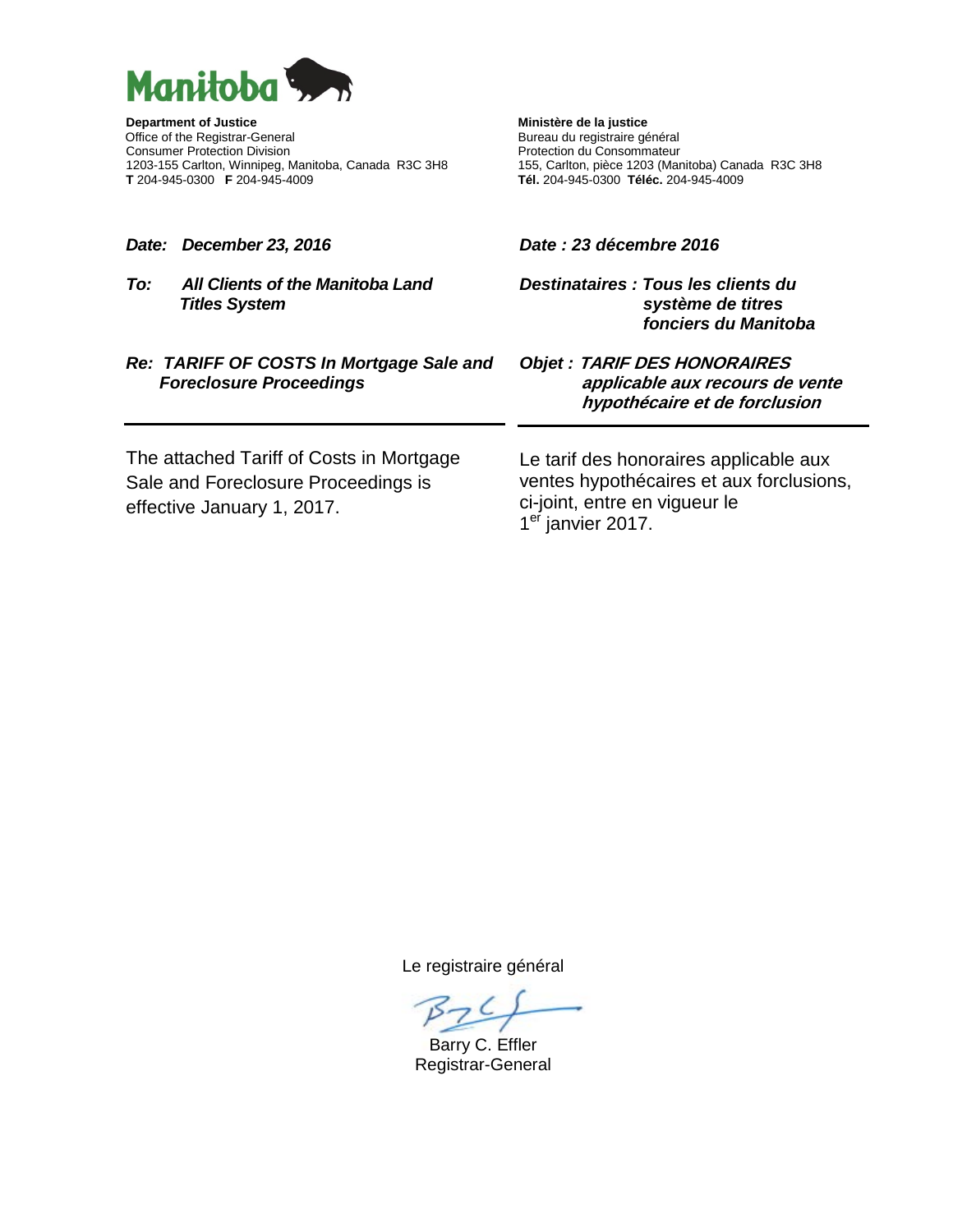#### **TARIFF OF COSTS In Mortgage Sale and Foreclosure Proceedings Pursuant to Section 143(2) of The Real Property Act, R.S.M. 1988 c. R30**

### **Column 1: Applies where the amount owing on the Mortgage at the time the Notice of Exercising Power of Sale is registered does not exceed \$150,000**

\_\_\_\_\_\_\_\_\_\_\_\_\_\_\_\_\_\_\_\_\_\_\_\_\_\_\_\_\_\_\_\_\_\_\_\_\_\_\_\_\_\_\_\_\_\_\_\_\_\_\_\_\_\_\_\_\_\_\_\_\_\_\_\_\_\_\_\_\_\_\_\_\_\_

# **Column 2: Applies where amounts owing exceed \$150,000**

## **NOTICE OF EXERCISING POWER OF SALE (NEPS)**

**\_\_\_\_\_\_\_\_\_\_\_\_\_\_\_\_\_\_\_\_\_\_\_\_\_\_\_\_\_\_\_\_\_\_\_\_\_\_\_\_\_\_\_\_\_\_\_\_\_\_\_\_\_\_\_\_\_\_\_\_\_\_\_\_\_\_\_\_\_\_\_\_\_\_\_\_\_\_\_\_\_\_\_\_\_\_\_\_\_**

| 1.  | Receiving instructions to commence mortgage sale proceedings,<br>including perusing mortgage and statement as to balance and<br>opening file;                                                                        | \$144.00           | \$180.00           |
|-----|----------------------------------------------------------------------------------------------------------------------------------------------------------------------------------------------------------------------|--------------------|--------------------|
| 2.  | If applicable, further inquiries regarding:<br>For each additional service; (See also item 89)<br>a.<br>For second mortgage $-$ is the first mortgage in default?<br>b.                                              | \$24.00<br>Hourly  | \$30.00<br>Hourly  |
|     | If land is a condominium, is there default in payment of common<br>c.<br>element fees?                                                                                                                               | Hourly             | Hourly             |
|     | For leasehold mortgage $-$ is there default in payment of rent on<br>d.<br>landlease?                                                                                                                                | Hourly             | Hourly             |
|     | Applicability of Farm Debt Mediation Act and The Family Farm<br>е.<br><b>Protection Act;</b>                                                                                                                         | Hourly             | Hourly             |
| 3.  | Prepare demand letter;                                                                                                                                                                                               | \$64.00            | \$80.00            |
| 4.  | Requesting and perusing necessary title, encumbrance and corporate<br>searches (per search);                                                                                                                         | \$16.00            | \$20.00            |
| 5.  | Drafting of Notice Exercising Power of Sale (NEPS)<br>- see also item 90                                                                                                                                             | \$160.00           | \$200.00           |
| 6.  | File NEPS in Land Titles office;                                                                                                                                                                                     | \$16.00            | \$20.00            |
| 7.  | Requesting and perusing up to date Certified Status of Title/Certified<br>Copy of Title;                                                                                                                             | \$32.00            | \$40.00            |
| 8.  | Arranging for the first service of NEPS;<br>a.<br>For each additional service; (See also item 89)<br>b.                                                                                                              | \$32.00<br>\$16.00 | \$40.00<br>\$20.00 |
| 9.  | Reviewing each Affidavit of Service of NEPS; or<br>a.<br>Preparing each Affidavit of Service of NEPS;<br>b.                                                                                                          | \$16.00<br>\$24.00 | \$20.00<br>\$30.00 |
|     | Memo for further services if applicable;<br>c.                                                                                                                                                                       | \$20.00            | \$30.00            |
| 10. | Letter paying account for service of NEPS (for each account).<br>Review account for service and arranging for service;                                                                                               | \$32.00            | \$40.00            |
| 11. | Report to mortgagee and diarize;                                                                                                                                                                                     | \$64.00            | \$80.00            |
|     | APPLICATION FOR ORDER FOR SALE<br>(AFOS)                                                                                                                                                                             |                    |                    |
| 12. | Communications with mortgagee to confirm method of sale, obtain<br>description of property for advertisement and obtain information with<br>regard to Farm Debt Mediation Act and The Family Farm Protection<br>Act; | \$88.00            | \$110.00           |
| 13. | Prepare Auction Advertisement;                                                                                                                                                                                       | \$72.00            | \$90.00            |
| 14. | Prepare Auction Sale Conditions;                                                                                                                                                                                     | \$104.00           | \$130.00           |
| 15. | Drafting statutory declaration of mortgagee, including evidence of<br>continuing default and The Family Farm Protection Act and Farm<br>Debt Mediation Act evidence;                                                 | \$48.00            | \$60.00            |
| 16. | Letter to mortgagee requiring execution of evidence, or<br>a.<br>attending on the mortgagee to complete execution of evidence;<br>b.                                                                                 | \$32.00<br>\$64.00 | \$40.00<br>\$80.00 |
| 17. | Drafting Request form for Application for Order for Sale (AFOS)                                                                                                                                                      | \$48.00            | \$60.00            |
| 18. | File AFOS at Land Titles office;                                                                                                                                                                                     | \$16.00            | \$20.00            |
| 19. | Receipt and perusal of Order for Sale;                                                                                                                                                                               | 64.00              | \$80.00            |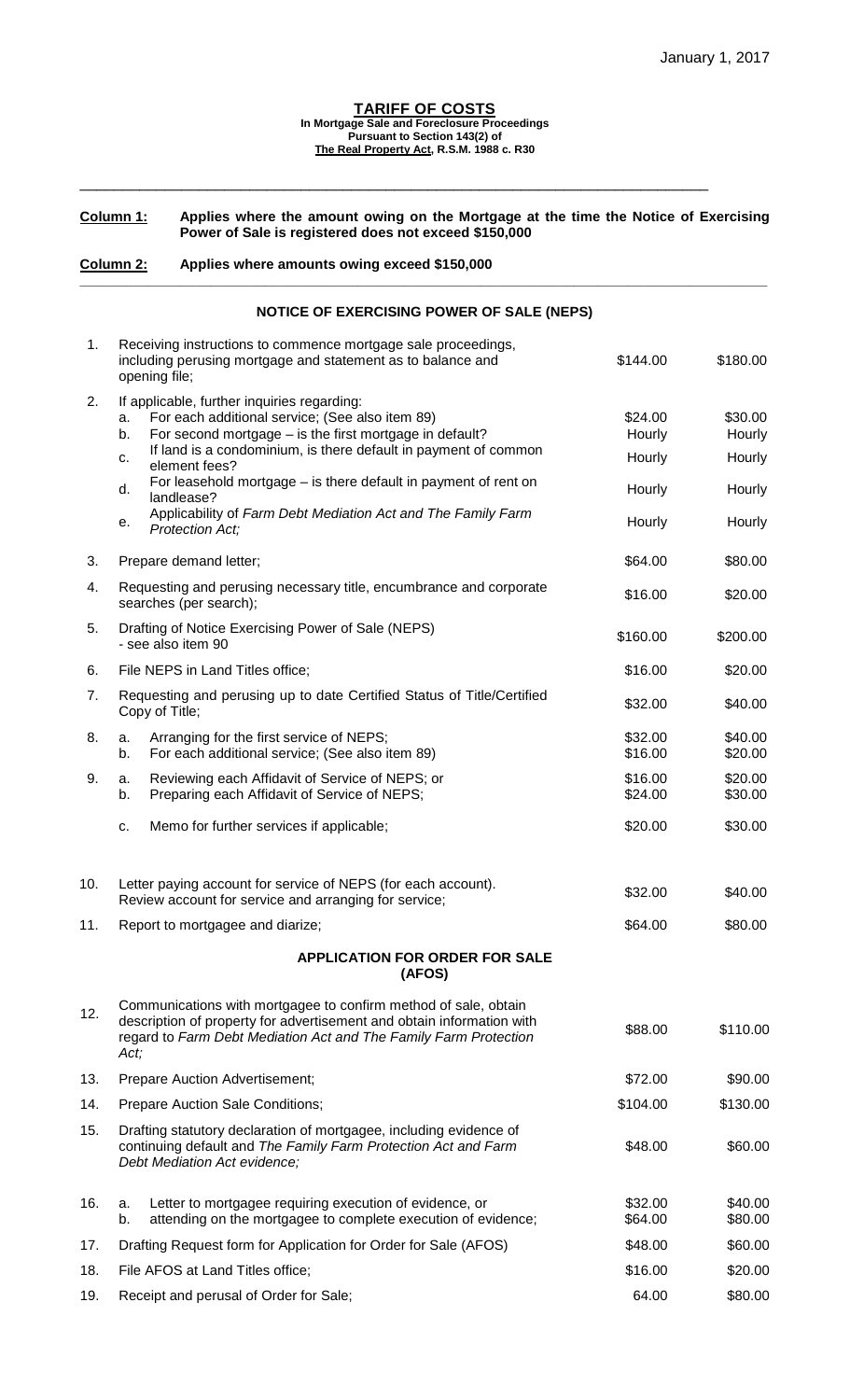# **AUCTION SALE**

| 20. | Attending on auctioneer to arrange mortgage sale;<br>On auctioneer's premises;<br>a.                                                                                                                                                                                                                                                                                                                                                                                  | \$32.00                       | \$40.00                       |
|-----|-----------------------------------------------------------------------------------------------------------------------------------------------------------------------------------------------------------------------------------------------------------------------------------------------------------------------------------------------------------------------------------------------------------------------------------------------------------------------|-------------------------------|-------------------------------|
|     | b.<br>Not on auctioneer's premises;                                                                                                                                                                                                                                                                                                                                                                                                                                   | \$48.00                       | \$60.00                       |
| 21. | Arranging for service of Order for Sale and auction<br>a.<br>advertisement (for the first party and address to be served);                                                                                                                                                                                                                                                                                                                                            | \$32.00                       | \$40.00                       |
|     | For each additional party and address to be served;<br>b.                                                                                                                                                                                                                                                                                                                                                                                                             | \$16.00                       | \$20.00                       |
| 22. | Communication with prior encumbrancer(s) to determine balance<br>outstanding (if applicable);                                                                                                                                                                                                                                                                                                                                                                         | \$48.00                       | \$60.00                       |
| 23. | Communications with mortgagee regarding reserve bid including<br>preparation of reserve bid where the reserve bid is based on an<br>amount outstanding under the mortgage and costs occasioned by the<br>sale;                                                                                                                                                                                                                                                        | \$192.00                      | \$240.00                      |
| 24. | Communications with mortgagee regarding reserve bid including<br>preparation of reserve bid where the reserve bid is based on an<br>amount that is reasonable in the circumstances;                                                                                                                                                                                                                                                                                   | \$260.00                      | \$325.00                      |
| 25. | Arranging for publication of auction advertisement (each publication);<br>Non-local publication<br>a.<br>Local publication<br>b.                                                                                                                                                                                                                                                                                                                                      | \$96.00<br>\$56.00            | \$120.00<br>\$70.00           |
|     |                                                                                                                                                                                                                                                                                                                                                                                                                                                                       |                               |                               |
| 26. | Telephone attendances to answer questions resulting from<br>advertisement for sale (for each attendance);                                                                                                                                                                                                                                                                                                                                                             | Hourly                        | Hourly                        |
| 27. | Communications to auctioneer:<br>Adjourning sale:<br>a.<br>On auctioneer's premises<br>İ.<br>Not on auctioneer's premises<br>ii.<br>b.<br>Cancelling sale                                                                                                                                                                                                                                                                                                             | \$32.00<br>\$48.00<br>\$32.00 | \$40.00<br>\$60.00<br>\$40.00 |
| 28. | Sending copies of auction advertisement showing new date following<br>adjournments by ordinary mail to parties previously served (for each<br>party and address);                                                                                                                                                                                                                                                                                                     | \$16.00                       | \$20.00                       |
| 29. | Review publication and payment of account (per publication);                                                                                                                                                                                                                                                                                                                                                                                                          | \$112.00                      | \$140.00                      |
| 30. | Attendance at mortgage sale where solicitor practices;<br>a.                                                                                                                                                                                                                                                                                                                                                                                                          | \$240.00                      | \$300.00                      |
|     | Where sale elsewhere, arranging for agent to attend;<br>b.<br>Attendance elsewhere, plus disbursements (if unable to retain<br>c.<br>agent);                                                                                                                                                                                                                                                                                                                          | Hourly<br>Hourly              | Hourly<br>Hourly              |
| 31. | Completion of Auction Sale Conditions, including declaration of<br>auctioneer and declaration proving publication (to include evidence<br>as to number and length of adjournments and cancellations);                                                                                                                                                                                                                                                                 | \$64.00                       | \$80.00                       |
| 32. | Letter paying auctioneer;                                                                                                                                                                                                                                                                                                                                                                                                                                             | \$32.00                       | \$40.00                       |
| 33. | Reporting results of mortgage sale to mortgagee;                                                                                                                                                                                                                                                                                                                                                                                                                      | \$64.00                       | \$80.00                       |
|     | <b>SUCCESSFUL AUCTION (TPS)</b>                                                                                                                                                                                                                                                                                                                                                                                                                                       |                               |                               |
| 34. | Completion of agreement in mortgage sale conditions;                                                                                                                                                                                                                                                                                                                                                                                                                  | \$160.00                      | \$200.00                      |
| 35. | Drafting and completing affidavit of service of Order for Sale and<br>а.                                                                                                                                                                                                                                                                                                                                                                                              | \$56.00                       | \$70.00                       |
|     | advertisement;<br>For each additional address served over three;<br>b.                                                                                                                                                                                                                                                                                                                                                                                                | \$16.00                       | \$20.00                       |
| 36. | Preparing Transfer Under Power of Sale, vendors caveat and<br>discharge thereof, mortgagee's affidavit of bona fides and of<br>continuing default and, if applicable, transferee's transmission and<br>affidavit of bona fides. Forwarding Transfer Under Power of Sale and<br>other material to purchaser. All Communications with purchaser<br>subsequent to successful sale for the purpose of finalizing transaction<br>and receiving balance of purchase monies; |                               |                               |
|     | Single family, residential<br>a.                                                                                                                                                                                                                                                                                                                                                                                                                                      | \$960.00                      | \$1,200.00                    |
|     | other (commercial, leasehold, condominium)<br>b.                                                                                                                                                                                                                                                                                                                                                                                                                      | Hourly                        | Hourly                        |
| 37. | If surplus funds and subsequent charges:                                                                                                                                                                                                                                                                                                                                                                                                                              | \$260.00                      | \$325.00                      |
| 38. | Final report to mortgagee on proceedings including drawing up final<br>statement of account and closing file.                                                                                                                                                                                                                                                                                                                                                         | \$192.00                      | \$240.00                      |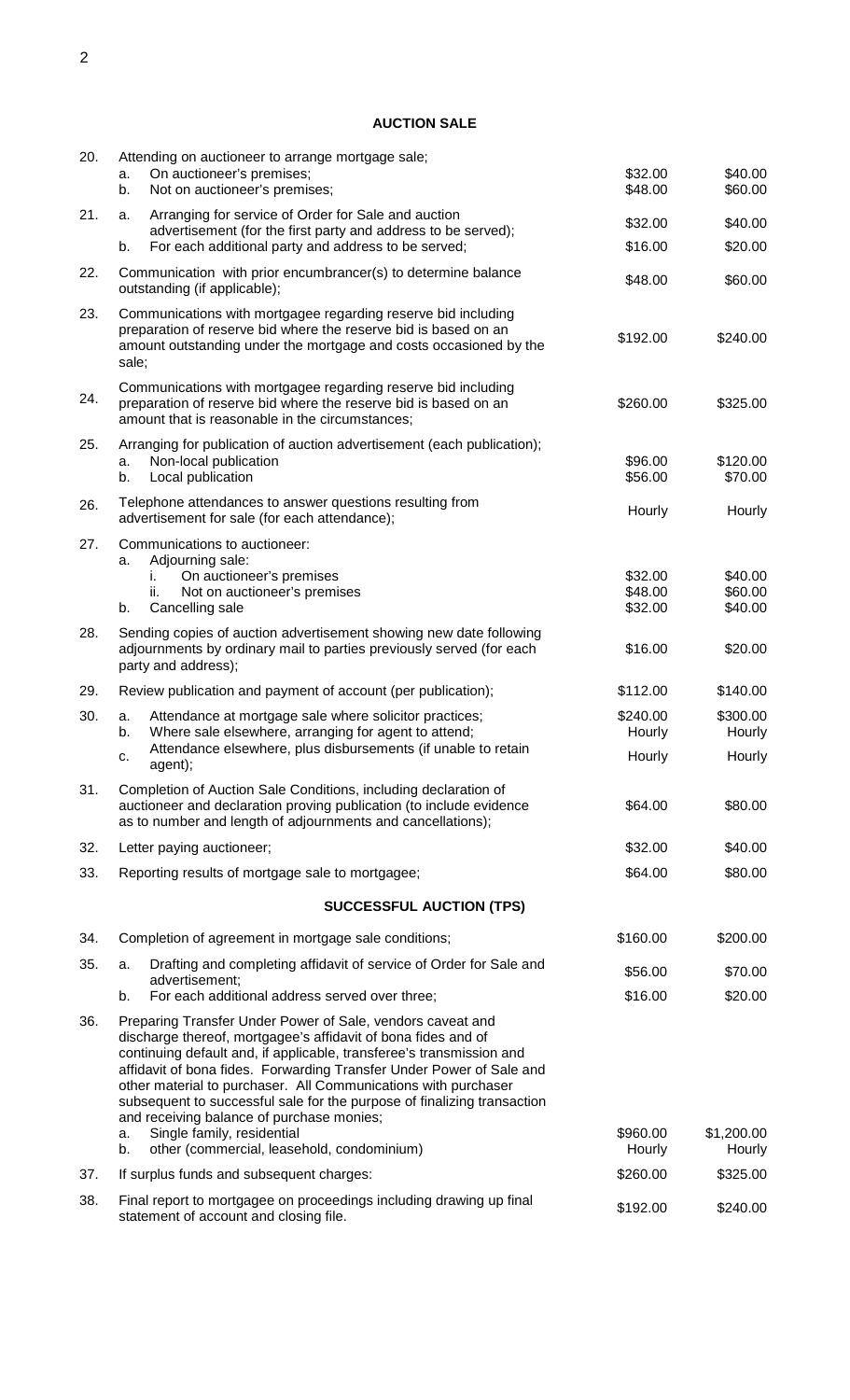**APPLICATION FOR APPROVAL OF SALE**

|     | <b>PRICE ONLY (RSPA)</b>                                                                                                                                                                                                                                                                                                                                                                                                                                                                                                                                                                                                                                                                                                                                                                                                    |                    |                    |
|-----|-----------------------------------------------------------------------------------------------------------------------------------------------------------------------------------------------------------------------------------------------------------------------------------------------------------------------------------------------------------------------------------------------------------------------------------------------------------------------------------------------------------------------------------------------------------------------------------------------------------------------------------------------------------------------------------------------------------------------------------------------------------------------------------------------------------------------------|--------------------|--------------------|
| 39. | Communications with party preparing appraisal/opinion of value<br>for the purpose of requesting appraisal/opinion of value and<br>providing instructions as to form (for each appraisal/opinion of<br>value);                                                                                                                                                                                                                                                                                                                                                                                                                                                                                                                                                                                                               | Hourly             | Hourly             |
| 40. | Letter paying account for appraisal/opinion of value (for each<br>appraisal/opinion of value);                                                                                                                                                                                                                                                                                                                                                                                                                                                                                                                                                                                                                                                                                                                              | \$32.00            | \$40.00            |
| 41. | Drafting and filing Request form for Application for Approval of Sale<br>Price Only including preparation of required notarial copies (including<br>Agreement for Purchase and Sale and valuations);                                                                                                                                                                                                                                                                                                                                                                                                                                                                                                                                                                                                                        | Hourly             | Hourly             |
| 42. | Receipt and review of Order Approving Sale Price and reporting to<br>client;                                                                                                                                                                                                                                                                                                                                                                                                                                                                                                                                                                                                                                                                                                                                                | \$32.00            | \$40.00            |
|     | <b>APPLICATION FOR DISTRICT REGISTRAR</b><br>APPROVAL OF PRIVATE SALE (MSREQ)                                                                                                                                                                                                                                                                                                                                                                                                                                                                                                                                                                                                                                                                                                                                               |                    |                    |
|     |                                                                                                                                                                                                                                                                                                                                                                                                                                                                                                                                                                                                                                                                                                                                                                                                                             |                    |                    |
| 43. | Review Offer to Purchase prior to acceptance and advise mortgagee,<br>including determining closing process, services, redemption<br>statements, conditions on approval and covenants to be agreed<br>upon;                                                                                                                                                                                                                                                                                                                                                                                                                                                                                                                                                                                                                 | Hourly             | Hourly             |
| 44. | Drafting and completing Affidavit of Service of Order for Sale for<br>a.<br>first party and address to be served;                                                                                                                                                                                                                                                                                                                                                                                                                                                                                                                                                                                                                                                                                                           | \$24.00            | \$30.00            |
|     | For each additional address served over three;<br>b.                                                                                                                                                                                                                                                                                                                                                                                                                                                                                                                                                                                                                                                                                                                                                                        | \$16.00            | \$20.00            |
| 45. | Where required, sending Notice that a private contract is being<br>submitted to the District Registrar for approval by regular mail to<br>parties required to be served (for each party and address);<br>For first party and address to be served;<br>а.<br>For each additional service thereafter;<br>b.                                                                                                                                                                                                                                                                                                                                                                                                                                                                                                                   | \$32.00<br>\$16.00 | \$40.00<br>\$20.00 |
| 46. | Drafting Affidavit of Service of Notice that a private contract is<br>a.                                                                                                                                                                                                                                                                                                                                                                                                                                                                                                                                                                                                                                                                                                                                                    |                    |                    |
|     | being submitted for approval, if applicable;<br>For each additional address served over three;<br>b.                                                                                                                                                                                                                                                                                                                                                                                                                                                                                                                                                                                                                                                                                                                        | \$24.00<br>\$16.00 | \$30.00<br>\$20.00 |
| 47. | Preparing statutory declaration re advertisement of auction and/or<br>service of auction advertisement or Notice of Application for Order of<br>Foreclosure/Final Notice to Redeem if applicable (if applicable);                                                                                                                                                                                                                                                                                                                                                                                                                                                                                                                                                                                                           | \$56.00            | \$70.00            |
| 48. | Communications with party preparing appraisal/opinion of value for<br>the purpose of requesting appraisal/opinion of value and providing<br>instructions as to form (for each appraisal/opinion of value) (if not<br>previously charged under item 40);                                                                                                                                                                                                                                                                                                                                                                                                                                                                                                                                                                     | Hourly             | Hourly             |
| 49. | Letter paying account for appraisal/opinion of value (for each<br>appraisal/opinion of value) (if not previously charged under item 40);                                                                                                                                                                                                                                                                                                                                                                                                                                                                                                                                                                                                                                                                                    | \$32.00            | \$40.00            |
| 50. | Communications with purchaser or solicitor for same for the purpose<br>of obtaining the purchaser's affidavit of bona fides or preparing<br>transferee's transmission and affidavit of bona fides, drafting Request<br>form, including preparation of required notarial copies (including<br>Agreement of Purchase and Sale and valuations), preparing Transfer<br>Under Power of Sale, mortgagee's affidavit of bona fides and of<br>continuing default, statement of adjustments, vendor's caveat and<br>discharge thereof. Forwarding Transfer Under Power of sale and<br>other material to purchaser's solicitor. Finalizing transaction and<br>receiving balance of purchase monies. Final report to mortgagee on<br>proceedings including drawing final statement of account and closing<br>file (-see also item 90); | Hourly             | Hourly             |
|     | <b>APPLICATION FOR FORECLOSURE/FINAL</b><br><b>NOTICE TO REDEEM (AFOF)</b>                                                                                                                                                                                                                                                                                                                                                                                                                                                                                                                                                                                                                                                                                                                                                  |                    |                    |
| 51. | Advising mortgagee on effect of foreclosure and requesting<br>instructions;                                                                                                                                                                                                                                                                                                                                                                                                                                                                                                                                                                                                                                                                                                                                                 | \$64.00            | \$80.00            |
| 52. | Receiving instructions from mortgagee to commence foreclosure<br>proceedings including discussions with mortgagee relating to the final<br>Order of Foreclosure and other remedies affecting the realization of<br>the outstanding debt;                                                                                                                                                                                                                                                                                                                                                                                                                                                                                                                                                                                    | Hourly             | Hourly             |
| 53. | Drafting statutory declaration of mortgagee, including evidence of<br>continuing default and The Family Farm Protection Act and Farm<br>Debt Mediation Act evidence - see also item 90;                                                                                                                                                                                                                                                                                                                                                                                                                                                                                                                                                                                                                                     | \$48.00            | \$60.00            |
| 54. | Drafting affidavit of service of Order for Sale and auction<br>a.<br>advertisement;                                                                                                                                                                                                                                                                                                                                                                                                                                                                                                                                                                                                                                                                                                                                         | \$56.00            | \$70.00            |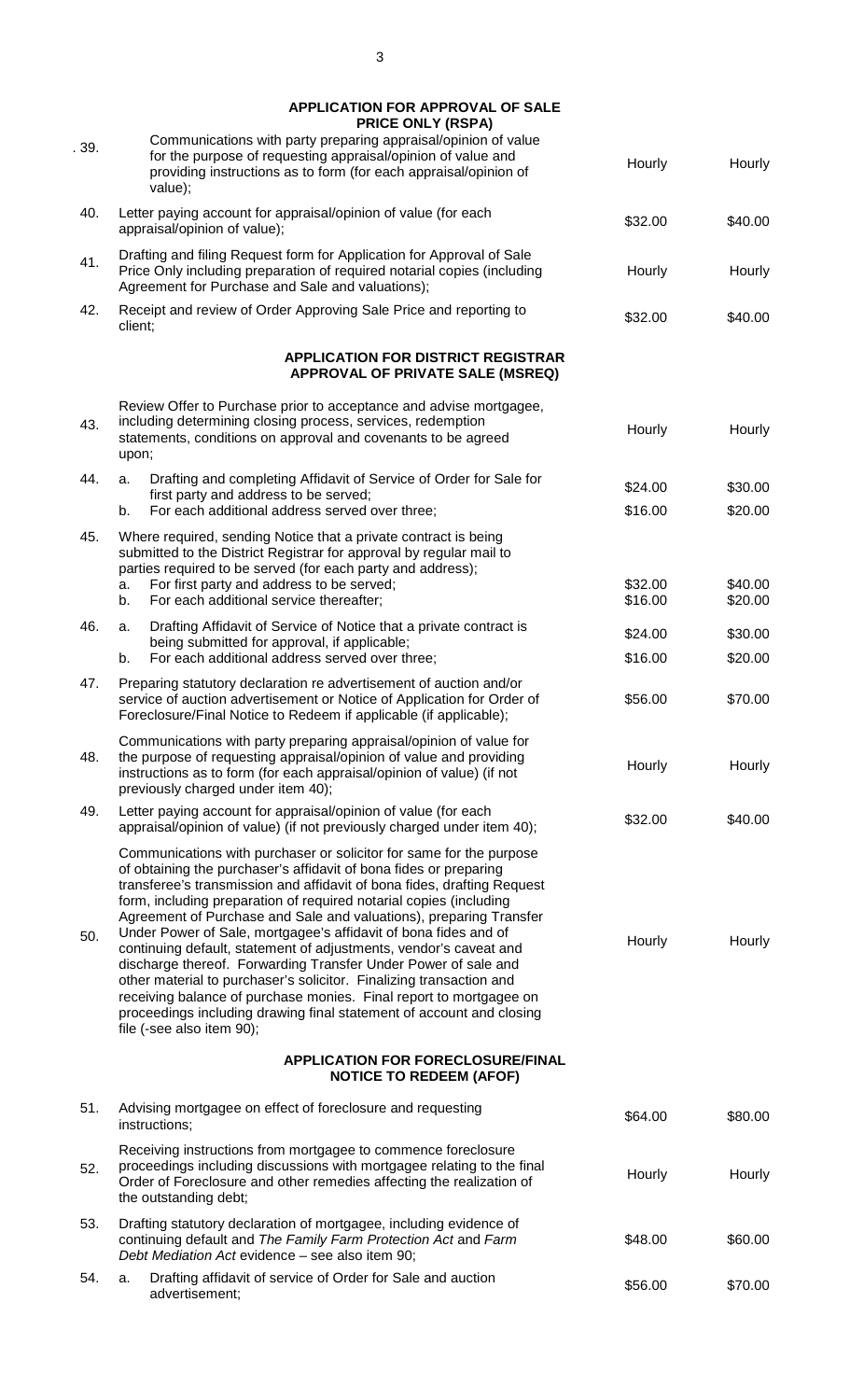|     | For each additional address served over three;<br>b.                                                                                                                                                                                                                                                                                                                                                           | \$16.00            | \$20.00            |
|-----|----------------------------------------------------------------------------------------------------------------------------------------------------------------------------------------------------------------------------------------------------------------------------------------------------------------------------------------------------------------------------------------------------------------|--------------------|--------------------|
| 55. | Drafting Request form for Application for Foreclosure/Final Notice to<br>Redeem including evidence that the land has been offered for sale,<br>the date and place of auction, whether the sale was abortive or no bid<br>or that the amount of the highest bid was insufficient and evidence<br>showing completion of the auction sale conditions, publications and<br>adjournments, if any; see also item 90; | \$144.00           | \$180.00           |
| 56. | Letter to mortgagee enclosing application for execution of<br>a.<br>evidence;                                                                                                                                                                                                                                                                                                                                  | \$32.00            | \$40.00            |
|     | Or<br>b.<br>Attending on mortgagee to complete execution of evidence;                                                                                                                                                                                                                                                                                                                                          | \$64.00            | \$80.00            |
| 57. | File Application for Foreclosure/Final Notice to Redeem and other<br>material in Land Titles office;                                                                                                                                                                                                                                                                                                           | \$16.00            | \$20.00            |
| 58. | Receipt and perusal of Notice of Application for Order of<br>Foreclosure/Final Notice to Redeem;                                                                                                                                                                                                                                                                                                               | \$64.00            | \$80.00            |
| 59. | Arranging the first service of Notice of Application for Order of<br>a.<br>Foreclosure/Final Notice to Redeem;                                                                                                                                                                                                                                                                                                 | \$32.00            | \$40.00            |
|     | For each additional party to be served;<br>b.                                                                                                                                                                                                                                                                                                                                                                  | \$16.00            | \$20.00            |
| 60. | Reviewing each affidavit of service of Notice of Application or<br>a.<br>Order of foreclosure/Final Notice to Redeem; or                                                                                                                                                                                                                                                                                       | \$16.00            | \$20.00            |
|     | Preparing each affidavit of service of Application for Order of<br>b.<br>Foreclosure/Final Notice to Redeem;                                                                                                                                                                                                                                                                                                   | \$24.00            | \$30.00            |
| 61. | Letter paying account for service of Notice of application for Order of<br>Foreclosure/Final Notice to Redeem (for each account);                                                                                                                                                                                                                                                                              | \$32.00            | \$40.00            |
| 62. | Report to mortgagee and diarize;                                                                                                                                                                                                                                                                                                                                                                               | \$64.00            | \$80.00            |
|     | <b>APPLICATION FOR ISSUE OF ORDER OF</b><br><b>FORECLOSURE (RFOF)</b>                                                                                                                                                                                                                                                                                                                                          |                    |                    |
| 63. | Drafting Request form for Order of Foreclosure and mortgagee's<br>statutory declaration of Continuing Default - see also item 90;                                                                                                                                                                                                                                                                              | \$48.00            | \$60.00            |
| 64. | Letter to mortgagee enclosing RFOF for execution of evidence;<br>a.<br>Attending on mortgagee to complete execution of evidence;<br>b.                                                                                                                                                                                                                                                                         | \$32.00<br>\$64.00 | \$40.00<br>\$80.00 |
| 65. | Filing Request for Order of Foreclosure at Land Titles office;                                                                                                                                                                                                                                                                                                                                                 | \$16.00            | \$20.00            |
| 66. | Receipt and perusal of Order of Foreclosure;                                                                                                                                                                                                                                                                                                                                                                   | \$64.00            | \$80.00            |
|     | <b>APPLICATION TO REGISTER ORDER OF</b><br><b>FORECLOSURE (FOF)</b>                                                                                                                                                                                                                                                                                                                                            |                    |                    |
| 67. | Communications with mortgagee for the purpose of obtaining<br>instructions to file Order of Foreclosure;                                                                                                                                                                                                                                                                                                       | \$144.00           | \$180.00           |
| 68. | Drafting Transmission form, including evidence of continuing default -<br>see also item 90;                                                                                                                                                                                                                                                                                                                    | \$88.00            | \$110.00           |
| 69. | Letter to mortgagee enclosing transmission for execution of<br>a.<br>evidence and transmission;                                                                                                                                                                                                                                                                                                                | \$32.00            | \$40.00            |
|     | Attending on mortgagee to complete execution of evidence;<br>b.                                                                                                                                                                                                                                                                                                                                                | \$64.00            | \$80.00            |
| 70. | File Transmission and Order of Foreclosure at Land Titles office;                                                                                                                                                                                                                                                                                                                                              | \$16.00            | \$20.00            |
| 71. | Requesting and perusing title search to confirm new ownership;                                                                                                                                                                                                                                                                                                                                                 | \$32.00            | \$40.00            |
| 72. | Final report to mortgagee on proceedings including drawing up final<br>statement of account;                                                                                                                                                                                                                                                                                                                   | \$192.00           | \$240.00           |
| 73. | <b>SUBSTITUTIONAL SERVICE</b><br>Reviewing information regarding attempted service including<br>instructions to process server regarding additional attempts and<br>reviewing and preparing affidavits of attempted service;                                                                                                                                                                                   | Hourly             | Hourly             |
| 74. | Drafting Request form for Substitutional Service;                                                                                                                                                                                                                                                                                                                                                              | \$48.00            | \$60.00            |
| 75. | Filing Request for Order of Substitutional Service and supporting<br>material in Land Titles office;                                                                                                                                                                                                                                                                                                           | \$16.00            | \$20.00            |
| 76. | Receipt and perusal of Order for Substitutional Service;                                                                                                                                                                                                                                                                                                                                                       | \$64.00            | \$80.00            |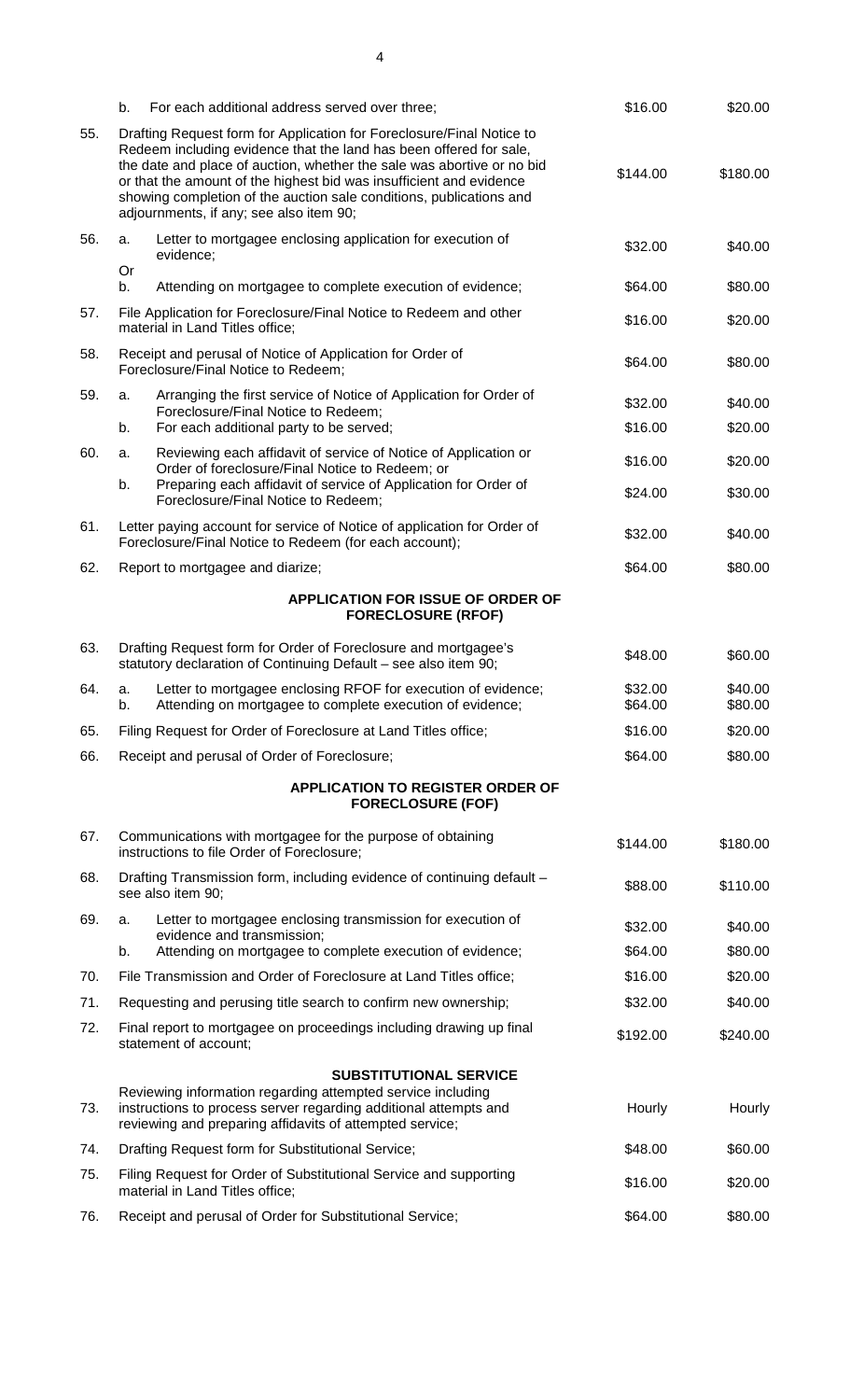| 77.   | Sending copies of Order for Substitutional Service and accompanying<br>Notice by registered mail to parties required to be served (for each<br>party);                                                                                                      | \$64.00              | \$80.00              |
|-------|-------------------------------------------------------------------------------------------------------------------------------------------------------------------------------------------------------------------------------------------------------------|----------------------|----------------------|
| 78.   | Giving instructions for service in accordance with Order (for each<br>party to be served);                                                                                                                                                                  | \$32.00              | \$40.00              |
| 79.   | Arranging for publication as per Substitutional Service Order (each<br>publication);                                                                                                                                                                        |                      |                      |
|       | Non-local publication;<br>a.<br>Local publication;<br>b.                                                                                                                                                                                                    | \$96.00<br>\$56.00   | \$120.00<br>\$70.00  |
| 80.   | Review publication and payment of account (per publication);                                                                                                                                                                                                | \$112.00             | \$140.00             |
| 81.   | Giving instructions for service in accordance with Order (for each<br>party to be served);                                                                                                                                                                  | \$32.00              | \$40.00              |
| 82.   | Letter paying account for service (for each account);                                                                                                                                                                                                       | \$32.00              | \$40.00              |
| 83.   | Drafting and completing Affidavit of compliance with Substitutional<br>Service Order;                                                                                                                                                                       | \$64.00              | \$80.00              |
|       | <b>SETTLEMENT</b>                                                                                                                                                                                                                                           |                      |                      |
| 84.   | Telephone attendances, personal interviews or correspondence<br>undertaken at the request of the mortgagor, the Mortgagor's Solicitor<br>or Agent or any other interest party regarding settlement;                                                         | Hourly*              | Hourly               |
| 85.   | Drafting and filing Discharge of Notice Exercising Power of Sale (see<br>also item 90);                                                                                                                                                                     | \$64.00              | \$80.00              |
| 86.   | Letter to mortgagor confirming discharge of Notice of Exercising<br>Power of Sale;                                                                                                                                                                          | \$32.00              | \$40.00              |
| 87.   | Final report to mortgagee on proceedings including drawing up final<br>statement of account;                                                                                                                                                                | \$192.00             | \$240.00             |
|       | <b>MISCELLANEOUS</b>                                                                                                                                                                                                                                        |                      |                      |
| 88.   | Drawing Bill of Costs AT THE REQUEST OF the Mortgagor, or other<br>interested party or for the purpose of taxation hearing:                                                                                                                                 |                      |                      |
|       | For the original Bill of Cost:                                                                                                                                                                                                                              |                      |                      |
|       | at any time prior to the application for Order for Sale;<br>prior to the date of the auction sale;<br>b.                                                                                                                                                    | \$144.00<br>\$168.00 | \$180.00<br>\$210.00 |
|       | at any time after the date of the auction sale;<br>c.                                                                                                                                                                                                       | \$192.00             | \$240.00             |
|       | For each additional bill drawn;                                                                                                                                                                                                                             | \$64.00              | \$80.00              |
| 89.   | For necessary services undertaken in conduct of proceedings and not<br>otherwise itemized under this tariff including but not restricted to the<br>following:                                                                                               | Hourly               | Hourly               |
|       | Telephone attendances;<br>Personal interviews or correspondence;                                                                                                                                                                                            |                      |                      |
|       | Services undertaken incidental to exercise of mortgagee's Power of<br>Sale and Foreclosure proceedings including but not limited to<br>proceedings regarding The Family Farm Protection Act, Farm Debt<br>Mediation Act, and Bankruptcy and Insolvency Act. |                      |                      |
| Note: | No amount is allowable under this section for services rendered<br>where compensation is available from another venue (section 9(9)<br>Family Farm Protection Act or other court ordered compensation<br>or costs)                                          |                      |                      |
|       | <b>TAKING EVIDENCE</b>                                                                                                                                                                                                                                      |                      |                      |
| 90.   | Meeting with mortgagee or another party for execution of an<br>instrument or taking evidence under oath (for each instrument or<br>statutory declaration/affidavit).                                                                                        | \$64.00              | \$80.00              |
|       | <b>ATTENDANCE</b>                                                                                                                                                                                                                                           |                      |                      |
| 91.   | Attendance on taxation hearing;                                                                                                                                                                                                                             | Hourly               | Hourly               |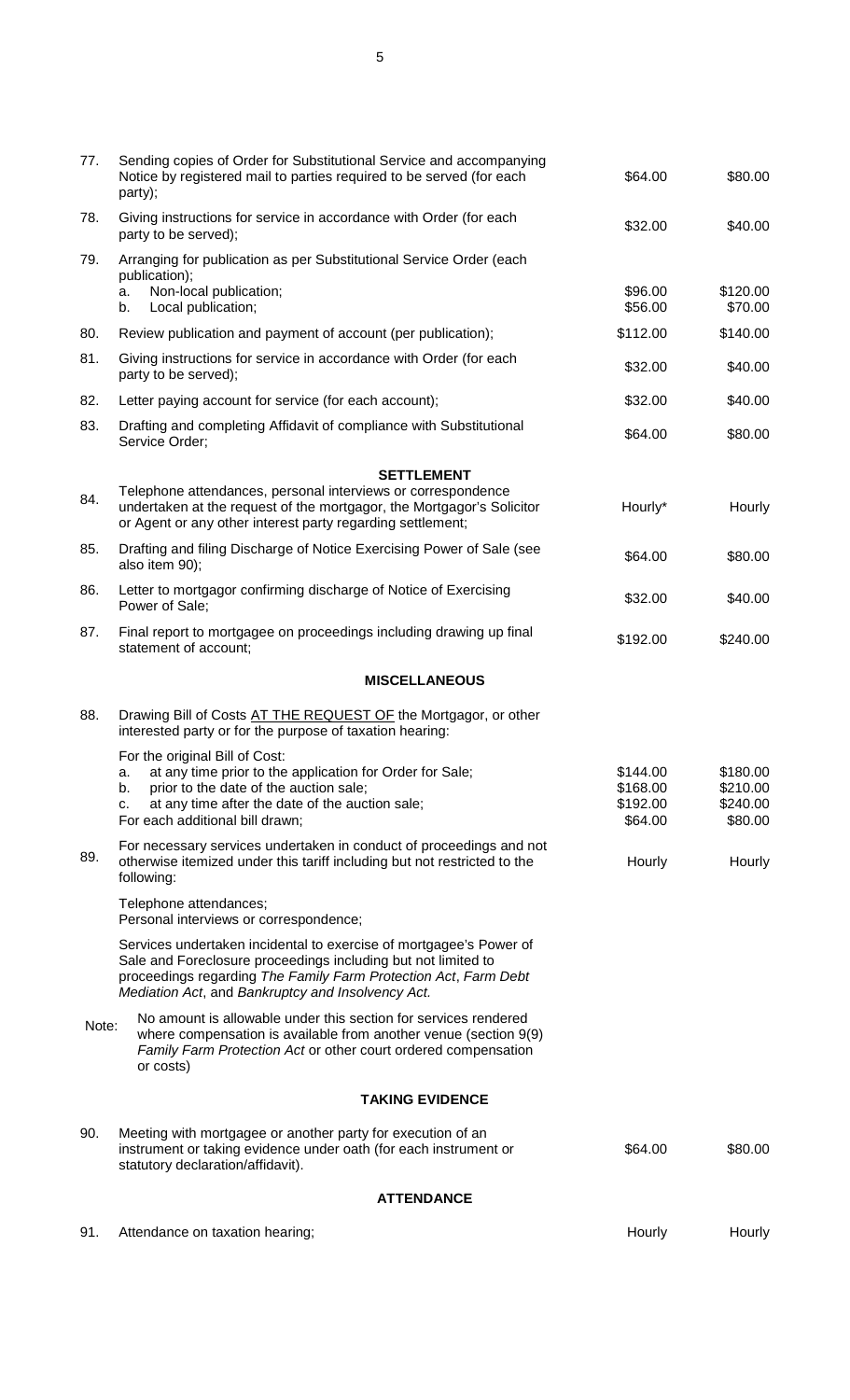## **HOURLY RATE**

For those services which are compensated at an hourly rate, the maximum hourly rate which will be permitted to be charged will be \$265 for Column "1" and \$325 for Column "2" and references to those numbers in columns "1" and "2" are maximum per hour rates.

\*For Item 84, Settlement Discussions, Column 1 Hourly Rate is \$325.00.

The lawyer will be allowed a fair and reasonable fee within these limits based on the following factors:

- a. The time and effort required and spent;
- b. The difficulty and importance of the matter;
- c. Whether special skill or service has been required and provided. This may include number of years at the bar and demonstrated experience and expertise in this area of the law;
- d. The customary charges of other lawyers of equal standing in the locality in like matters and circumstances;
- e. The results obtained.

# **FEES AT TAXATION HEARING**

a. Where fees taxed off exceed 20% of the fees claimed in the bill submitted for taxation, no fee will be allowed for attendance on the taxation hearing;

Where the fees taxed off exceed 30% of the fees claimed in the bill submitted for taxation, a fee in accordance with a) hereof shall be allowed for the attendance of the solicitor for the Mortgagor or other interested party and shall be deducted

b. from the account as taxed, together with the Mortgagor's associated disbursements. The District Registrar has discretion regarding the allocation of this fee in the event of attendance by more than one solicitor;

# **FORM AND NOTICE OF TAXATION**

On any taxation of costs by the District Registrar of a Land Titles office, the taxation shall be completed in accordance with the tariff of costs as established by the Registrar-General.

An itemized account must be forwarded to the District Registrar and to any other party to the taxation, in the same format as the tariff of costs, at least 14 days prior to the taxation hearing.

Disbursements may also be subject to taxation.

# **LAND TITLES OFFICE FEE FOR TAXATION**

A fee, based on the hourly rate of the District Registrar as set out in the tariff of fees under *The Real Property Act,* shall be assessed the applicant. This fee, for the first hour, is payable in advance.

## **TRANSITIONAL PROVISIONS**

Proceedings commenced under the former tariff of costs will be taxed at the rate set out in the previous tariff for all procedural items completed before the coming in place of this tariff of costs.

Subsequent proceedings and procedural items taken after this tariff of costs comes into place will be taxed at the rate set out in this tariff.

# **ANNUAL ADJUSTMENT**

Fees will be adjusted annually on January 1 of each year using the formula

Previous Year Fee as of December 31 x (0.5 x C), rounded to nearest whole dollar C is defined as set out in *Land Titles Fee Regulati*on, section 3(2)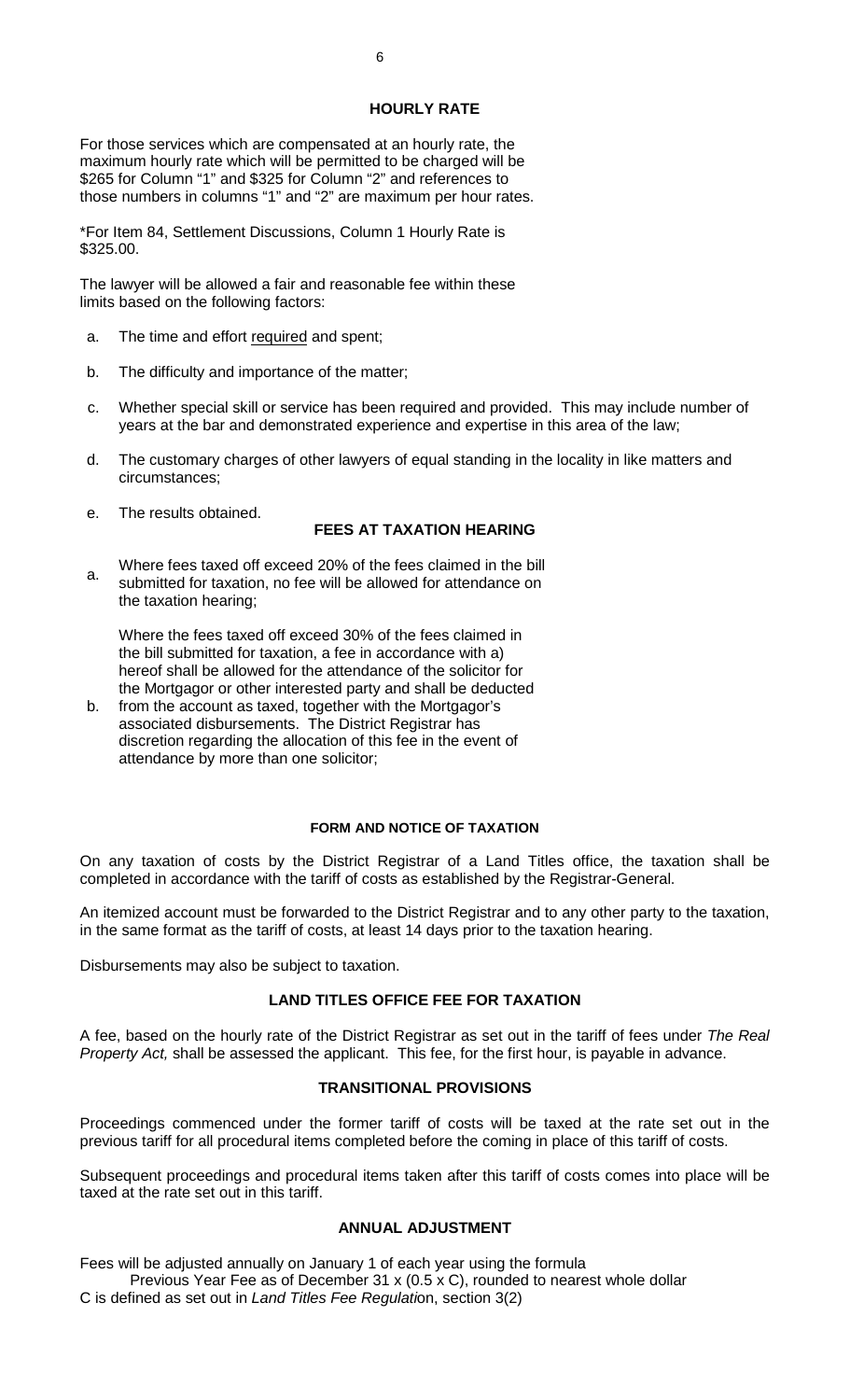|  |  |  |  | <b>TARIF DES HONORAIRES</b> |
|--|--|--|--|-----------------------------|
|--|--|--|--|-----------------------------|

**applicable aux recours de vente hypothécaire et de forclusion établi aux termes du paragraphe 143(2) de**

**la Loi sur les biens réels, c. R30 des L.R.M. de 1988**

**Colonne 1 : S'applique dans les cas où, lorsque l'***Avis de vente* **est enregistré, le solde de la créance hypothécaire ne dépasse pas 150 000 \$.**

**AVIS DE VENTE**

**Colonne 2 : S'applique dans les cas où la créance hypothécaire dépasse 150 000 \$.**

#### 1. Réception du mandat d'exercer un recours de vente hypothécaire, examen de l'acte hypothécaire et de l'état du solde, et ouverture du dossier; 144 \$ 180 \$ 2. Obtention de renseignements additionnels concernant les questions suivantes, le cas échéant : a. pour chaque service additionnel; (voir aussi la rubrique n° 89)  $24\frac{1}{9}$   $24\frac{1}{9}$   $30\frac{1}{9}$ b. dans le cas d'une hypothèque de second rang, le paiement des versements propres à l'hypothèque de premier rang sont-ils à jour? Tarif horaire Tarif horaire c. dans le cas d'un condominium, le paiement des dépenses communes est-il à jour? Tarif horaire Tarif horaire dans le cas d'une hypothèque sur domaine loué à bail, le paiement du loyer est-il à jour? Tarif horaire Tarif horaire e. la Loi sur la médiation en matière d'endettement agricole et la Loi sur la protection des exploitations agricoles familiales s'appliquent-elles? **Tarif** horaire Tarif horaire 3. Préparation d'une mise en demeure; en entre la maison de la maison de la maison de la maison de la maison de la maison de la maison de la maison de la maison de la maison de la maison de la maison de la maison de la mai 4. Commande et examen des documents nécessaires en vue de vérifier le titre, les charges et la personnalité juridique (pour chaque recherche); 16 \$ 20 \$ 5. Rédaction de l'*Avis de vente* edaction de l'*Avis de Vente*<br>- voir aussi la rubrique n° 90; 160 \$ 200 \$ 6. Dépôt de l'*Avis de vente* auprès du Bureau des titres fonciers; 16 \$ 20 \$ 7. Commande et examen d'un état de titre certifié conforme ou d'une commande et examen d'un état de titre certifié conforme du d'une<br>copie certifiée conforme du titre; 8. a. dispositions nécessaires à la première signification de l'*Avis de vente*;  $32 \text{ } \$$  40 \$ b. pour chaque service additionnel; (voir aussi la rubrique n° 89) 16\$ 20\$ 9. a. soit l'étude de chaque affidavit de signification de l'*Avis de vente*; 16 \$ 20 \$ b. soit la préparation de chaque affidavit de signification de l'*Avis de vente*; 24 \$ 30 \$ c. note pour d'autres services, le cas échéant; 20 \$ 30 \$ 10. Rédaction de la lettre accompagnant le paiement du compte relatif à la signification de l'*Avis de vente* (pour chaque compte). Examen du compte soumis relativement à la signification et dispositions en vue de faire effectuer la signification; 32 \$ 40 \$ 11. Préparation du rapport à l'intention du créancier hypothécaire et rieparation du rapport à intention du créancier hypothècaire et 64 \$ 64 \$ 80 \$ **DEMANDE D'ORDRE DE VENTE** 12. Communications avec le créancier hypothécaire en vue de confirmer la méthode de vente, d'obtenir la description du bien-fonds aux fins des annonces à rédiger et d'obtenir les renseignements pertinents concernant la Loi sur la médiation en matière d'endettement agricole et la Loi sur la protection des exploitations agricoles familiales; 88 \$ 110 \$ 13. Préparation de l'annonce relative à la vente aux enchères;  $\frac{1}{2}$  72 \$ 90 \$ 14. Rédaction des *Conditions de la vente aux enchères*; 104 millions 104 \$ 130 \$ 15. Rédaction de la déclaration solennelle à faire signer par le créancier hypothécaire, laquelle doit notamment faire état des éléments de preuve nécessaires concernant le défaut continu ainsi que l'application de la Loi sur la protection des exploitations agricoles 48 \$ 60 \$

familiales et de la Loi sur la médiation en matière d'endettement

agricole;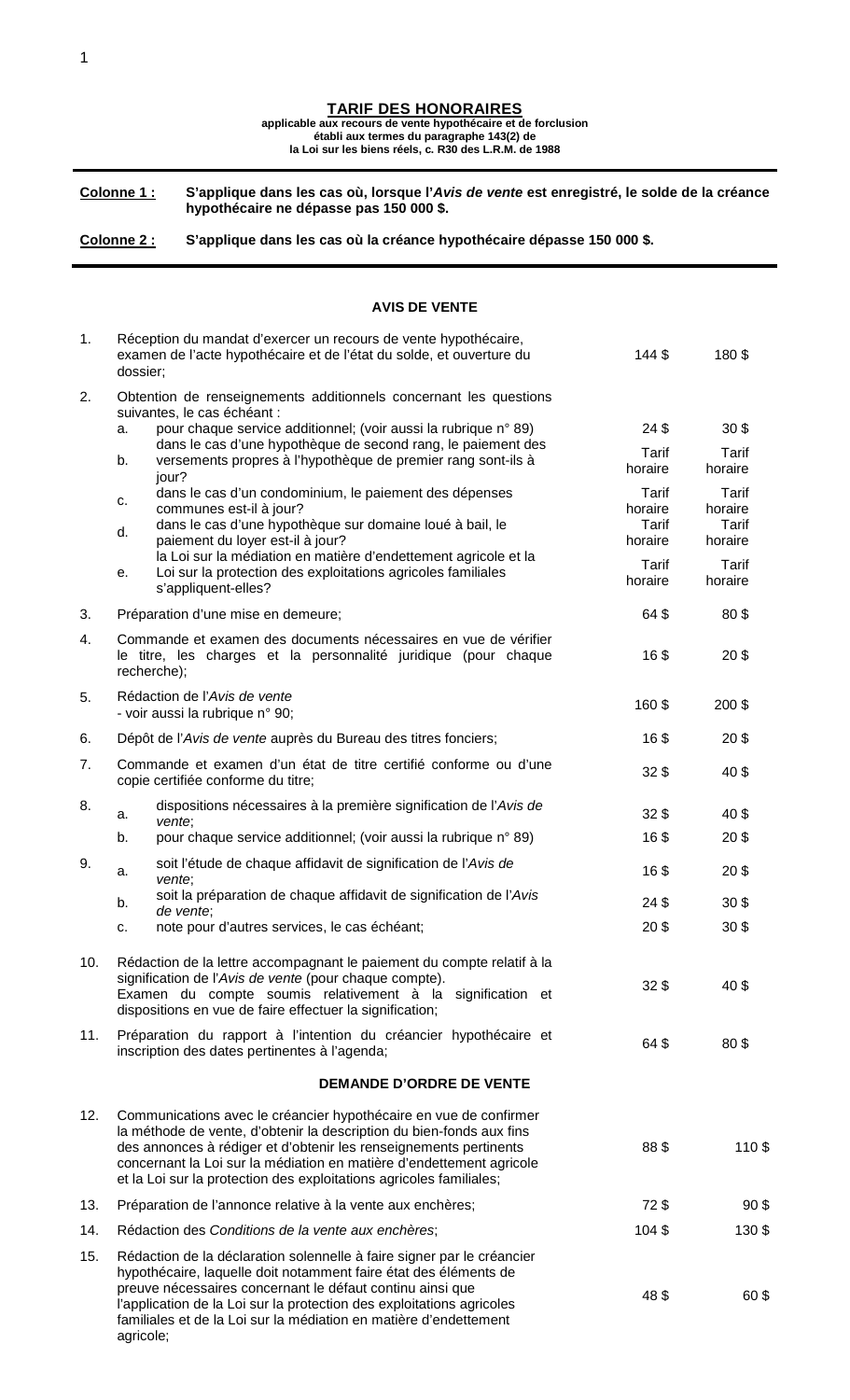| 16. | a.<br>b.  | soit la rédaction d'une lettre à l'intention du créancier<br>hypothécaire pour lui demander de signer l'affidavit;<br>soit une visite auprès du créancier hypothécaire en vue de lui<br>faire signer la déclaration solennelle;                                                               | 32 <sub>5</sub><br>64\$ | 40\$<br>80\$            |
|-----|-----------|-----------------------------------------------------------------------------------------------------------------------------------------------------------------------------------------------------------------------------------------------------------------------------------------------|-------------------------|-------------------------|
| 17. |           | Rédaction de la demande d'ordre de vente au moyen de la formule<br>applicable;                                                                                                                                                                                                                | 48\$                    | 60\$                    |
| 18. | fonciers; | Dépôt de la demande d'ordre de vente auprès du Bureau des titres                                                                                                                                                                                                                              | 16\$                    | 20\$                    |
| 19. |           | Réception et examen de l'ordre de vente;                                                                                                                                                                                                                                                      | 64\$                    | 80\$                    |
|     |           | <b>VENTE AUX ENCHÈRES</b>                                                                                                                                                                                                                                                                     |                         |                         |
| 20. |           | Rencontre avec le commissaire-priseur pour organiser la vente<br>hypothécaire;                                                                                                                                                                                                                |                         |                         |
|     | a.        | à l'établissement du commissaire-priseur;                                                                                                                                                                                                                                                     | $32\$                   | 40\$                    |
|     | b.        | ailleurs qu'à l'établissement du commissaire-priseur;                                                                                                                                                                                                                                         | 48\$                    | 60\$                    |
| 21. | a.        | Dispositions en vue de faire signifier l'ordre de vente et l'annonce<br>relative à la vente aux enchères (dans le cas du premier<br>destinataire, à sa première adresse);                                                                                                                     | $32\$                   | 40\$                    |
|     | b.        | Dispositions de même nature à l'égard de tout autre destinataire<br>ou de toute adresse différente;                                                                                                                                                                                           | 16\$                    | 20 <sup>3</sup>         |
| 22. |           | Communications avec le(s) bénéficiaire(s) de charge(s) antérieure(s),<br>en vue de déterminer le solde dû (le cas échéant);                                                                                                                                                                   | 48\$                    | 60\$                    |
| 23. |           | Communications avec le créancier hypothécaire concernant la mise à<br>prix et l'établissement de son montant, dans les cas où il correspond au<br>total des sommes garanties par l'hypothèque et des dépenses<br>occasionnées par la vente;                                                   | 192\$                   | 240 \$                  |
| 24. |           | Communications avec le créancier hypothécaire concernant la mise à<br>prix et l'établissement de son montant, dans les cas où il est fixé en<br>fonction de ce qui est raisonnable dans les circonstances;                                                                                    | 260\$                   | $325$ \$                |
| 25. |           | Dispositions en vue de faire paraître l'annonce relative à la vente aux<br>enchères (pour chaque périodique) :                                                                                                                                                                                |                         |                         |
|     | a.        | périodique non local                                                                                                                                                                                                                                                                          | 96\$                    | 120\$                   |
|     | b.        | périodique local                                                                                                                                                                                                                                                                              | 56\$                    | 70\$                    |
| 26. |           | Conversations téléphoniques en vue de répondre aux questions<br>soulevées par l'annonce de la vente aux enchères (pour chaque<br>conversation);                                                                                                                                               | Tarif<br>horaire        | Tarif<br>horaire        |
| 27. |           | Communications avec le commissaire-priseur :                                                                                                                                                                                                                                                  |                         |                         |
|     | a.        | ajournement de la vente aux enchères                                                                                                                                                                                                                                                          |                         |                         |
|     |           | i.<br>à l'établissement du commissaire-priseur;                                                                                                                                                                                                                                               | 32 <sub>5</sub>         | 40\$                    |
|     |           | ii.<br>ailleurs qu'à l'établissement du commissaire-priseur;                                                                                                                                                                                                                                  | 48\$                    | 60\$                    |
|     | b.        | annulation de la vente aux enchères                                                                                                                                                                                                                                                           | 32 <sub>0</sub>         | 40\$                    |
| 28. |           | Par suite de l'ajournement de la vente aux enchères, envoie de copies<br>de l'annonce relative à la nouvelle date de la vente aux enchères, et ce,<br>par la poste ordinaire aux personnes à qui l'avis original avait été<br>signifié (pour chaque destinataire et chacune de ses adresses); | 16\$                    | 20 <sup>3</sup>         |
| 29. |           | Examen de l'annonce parue et paiement du compte s'y rapportant (pour<br>chaque périodique);                                                                                                                                                                                                   | $112$ \$                | 140\$                   |
| 30. | a.        | présence à la vente hypothécaire tenue à l'endroit où l'avocat<br>exerce;                                                                                                                                                                                                                     | 240 \$                  | $300$ \$                |
|     | b.        | dans les cas où la vente hypothécaire est tenue ailleurs,<br>dispositions prises afin qu'un mandataire soit présent;                                                                                                                                                                          | Tarif<br>horaire        | <b>Tarif</b><br>horaire |
|     | c.        | présence à la vente hypothécaire tenue à un autre endroit que<br>celui où l'avocat exerce (si l'avocat ne parvient pas à retenir les<br>services d'un mandataire), les débours étant en sus;                                                                                                  | Tarif<br>horaire        | Tarif<br>horaire        |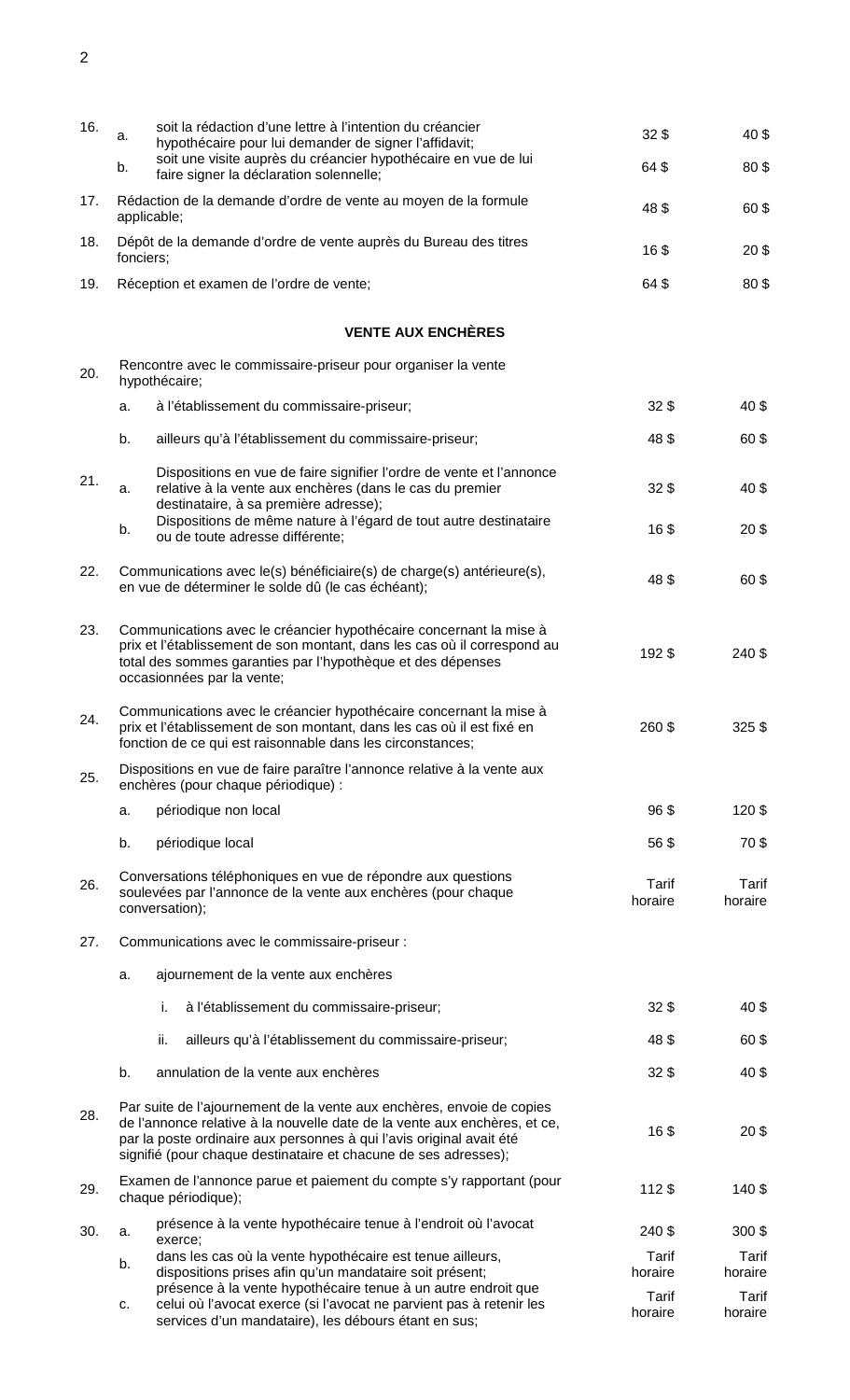| 31. | Incorporation des renseignements pertinents dans les Conditions de la<br>vente aux enchères, y compris en ce qui a trait à la déclaration du<br>commissaire-priseur et à l'attestation de publication (qui doit énoncer le<br>nombre et la durée des ajournements et faire état de toute annulation);                                                                                                                                                                                                                                                                                                                                        | 64\$             | 80\$                               |
|-----|----------------------------------------------------------------------------------------------------------------------------------------------------------------------------------------------------------------------------------------------------------------------------------------------------------------------------------------------------------------------------------------------------------------------------------------------------------------------------------------------------------------------------------------------------------------------------------------------------------------------------------------------|------------------|------------------------------------|
| 32. | Rédaction de la lettre accompagnant le paiement versé au commissaire-<br>priseur;                                                                                                                                                                                                                                                                                                                                                                                                                                                                                                                                                            | 32 <sub>5</sub>  | 40\$                               |
| 33. | Préparation du rapport à l'intention du créancier hypothécaire<br>concernant la vente;                                                                                                                                                                                                                                                                                                                                                                                                                                                                                                                                                       | 64\$             | 80\$                               |
|     | TRANSFERT APRÈS UNE VENTE AUX ENCHÈRES FRUCTUEUSE                                                                                                                                                                                                                                                                                                                                                                                                                                                                                                                                                                                            |                  |                                    |
| 34. | Incorporation des renseignements pertinents dans les Conditions de<br>la vente aux enchères en ce qui a trait à l'accord intervenu entre les<br>parties contractantes;                                                                                                                                                                                                                                                                                                                                                                                                                                                                       | 160\$            | 200 \$                             |
| 35. | rédaction et souscription de l'affidavit relatif à la signification de<br>a.<br>l'ordre de vente et de l'annonce;                                                                                                                                                                                                                                                                                                                                                                                                                                                                                                                            | 56\$             | 70\$                               |
|     | b.<br>à toute adresse additionnelle au-delà de trois;                                                                                                                                                                                                                                                                                                                                                                                                                                                                                                                                                                                        | 16\$             | 20 <sup>3</sup>                    |
| 36. | Préparation des documents suivants : transfert découlant du pouvoir<br>de vente, notification d'opposition du vendeur impayé et décharge s'y<br>rattachant, affidavit du créancier hypothécaire concernant sa bonne<br>foi et le défaut continu et, le cas échéant, l'acte de transmission et<br>l'affidavit de bonne foi signés par le destinataire du transfert. Envoi<br>du transfert découlant du pouvoir de vente et des autres pièces à<br>l'acheteur. Ensemble des communications avec l'acheteur après une<br>vente aux enchères fructueuse en vue de clore l'opération de vente<br>et de recevoir le solde du produit de la vente : |                  |                                    |
|     | résidence unifamiliale<br>a.                                                                                                                                                                                                                                                                                                                                                                                                                                                                                                                                                                                                                 | 960\$            | 1 200 \$                           |
|     | tout autre type de bien-fonds (p. ex. : édifices commerciaux ou<br>b.<br>locatifs, condominiums)                                                                                                                                                                                                                                                                                                                                                                                                                                                                                                                                             | Tarif<br>horaire | Tarif<br>horaire                   |
| 37. | Dans les cas où il demeure un reliquat, paiement des créances<br>garanties au moyen de charges de rang inférieur;                                                                                                                                                                                                                                                                                                                                                                                                                                                                                                                            | 260 \$           | $325$ \$                           |
| 38. | Préparation du rapport final à l'intention du créancier hypothécaire au<br>sujet des démarches accomplies, préparation du compte final<br>d'honoraires et fermeture du dossier;                                                                                                                                                                                                                                                                                                                                                                                                                                                              | 192\$            | 240 \$                             |
|     | <b>DEMANDE D'APPROBATION DU PRIX DE</b><br><b>VENTE SEULEMENT</b>                                                                                                                                                                                                                                                                                                                                                                                                                                                                                                                                                                            |                  |                                    |
| 39. | communications avec l'auteur de l'évaluation ou d'une opinion<br>concernant la valeur en vue de lui confier le mandat d'établir le<br>document en cause et de préciser la forme qu'il doit revêtir (pour<br>chaque évaluation ou opinion concernant la valeur);                                                                                                                                                                                                                                                                                                                                                                              | Tarif<br>horaire | Tarif<br>horaire                   |
| 40. | Rédaction de la lettre accompagnant le paiement du compte relatif à<br>l'évaluation ou à l'opinion concernant la valeur (pour chaque compte);                                                                                                                                                                                                                                                                                                                                                                                                                                                                                                | 32 <sub>0</sub>  | 40\$                               |
| 41. | Rédaction et dépôt de la Demande d'approbation du prix de vente<br>seulement, y compris la préparation des copies notariées requises<br>(notamment celles de l'accord d'achat et de vente et des évaluations<br>ou opinions concernant la valeur);                                                                                                                                                                                                                                                                                                                                                                                           | Tarif<br>horaire | Tarif<br>horaire                   |
| 42. | Réception et examen de l'ordre d'approbation du prix de vente et<br>préparation du rapport à l'intention du client,                                                                                                                                                                                                                                                                                                                                                                                                                                                                                                                          | $32$ \$          | 40\$                               |
|     | DEMANDE D'APPROBATION D'UNE VENTE DE GRÉ À GRÉ                                                                                                                                                                                                                                                                                                                                                                                                                                                                                                                                                                                               |                  |                                    |
| 43. | Examen de l'offre d'achat avant son acceptation et prestation de<br>conseils au créancier hypothécaire, y compris en ce qui a trait aux<br>modalités suivantes : la procédure de clôture, les documents à<br>signifier, les avis de rachat, les conditions applicables en cas<br>d'approbation et les engagements mutuels dont les parties doivent<br>convenir;                                                                                                                                                                                                                                                                              | Tarif<br>horaire | Tarif<br>horaire                   |
| 44. | rédaction et souscription de l'affidavit de signification de l'ordre<br>a.<br>de vente relativement à la première personne qui en reçoit<br>signification, à sa première adresse;<br>signification de l'affidavit en cause à toute adresse additionnelle<br>b.                                                                                                                                                                                                                                                                                                                                                                               | 24\$<br>16\$     | 30 <sup>6</sup><br>20 <sup>5</sup> |
| 45. | au-delà de trois;<br>Dans les cas où cela s'avère nécessaire, envoi d'un avis par la poste<br>ordinaire aux personnes devant recevoir signification de l'ordre de<br>vente pour les informer qu'un contrat de gré à gré est présenté au                                                                                                                                                                                                                                                                                                                                                                                                      |                  |                                    |

registraire du district pour son approbation (pour chaque destinataire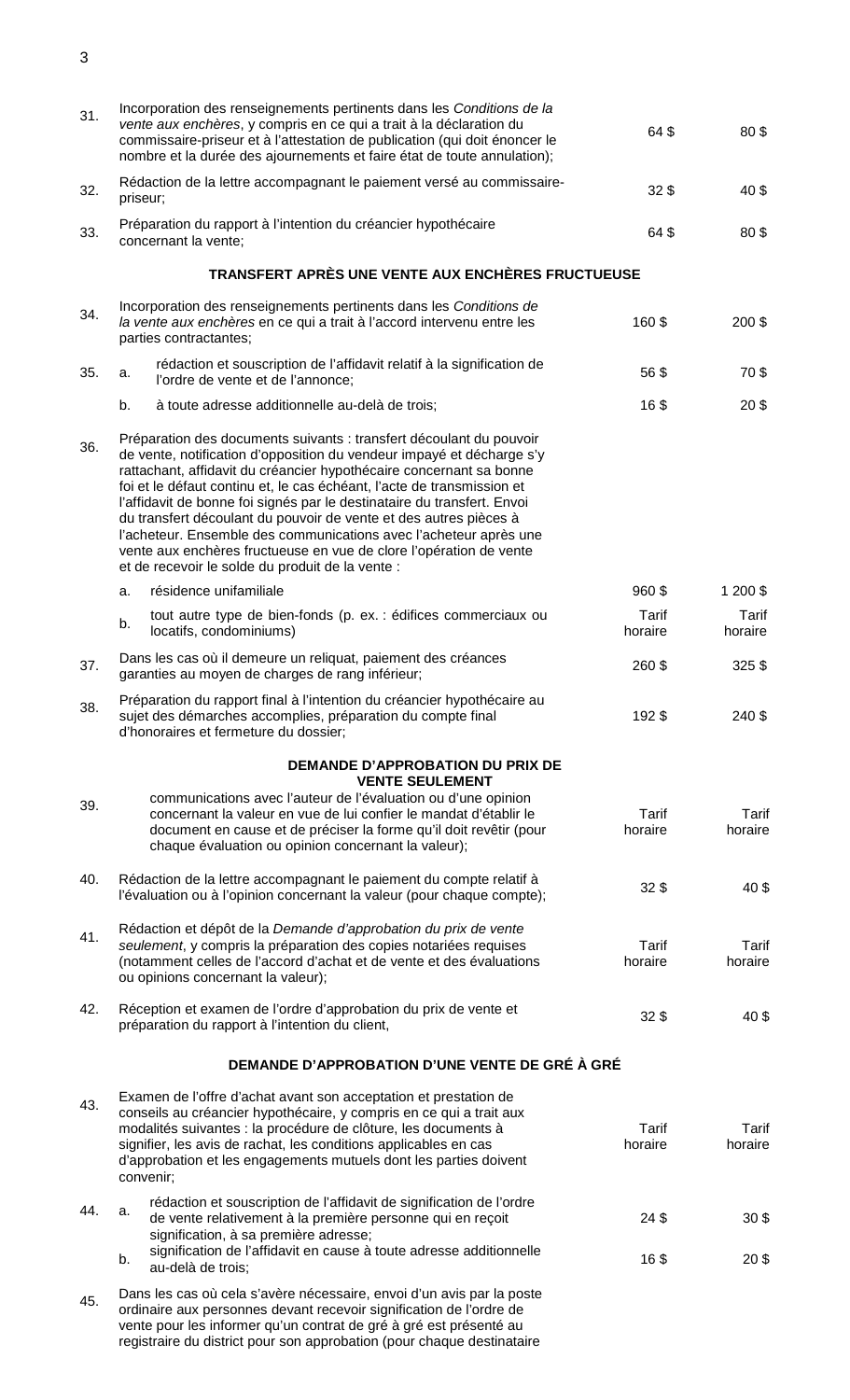et chacune de ses adresses); a. dans le cas du premier destinataire, à sa première adresse; 32\$ 32\$ 40 \$ b. dans le cas de toute signification additionnelle, 16 \$ 16 \$ 20 \$ 46. a. rédaction de l'affidavit de signification de l'avis portant qu'un contrat de gré à gré est présenté au registraire de district pour son approbation, le cas échéant; 24 \$ 30 \$ b. signification de l'affidavit en cause à toute adresse additionnelle au-delà de trois; <sup>16</sup> \$ <sup>20</sup> \$ 47. Préparation de la déclaration solennelle concernant l'annonce relative à la vente aux enchères ou la signification de l'annonce en cause ou d'un *Avis de demande d'ordre de forclusion (avis de rachat)*, le cas échéant; 56 \$ 70 \$ 48. communications avec l'auteur de l'évaluation ou d'une opinion concernant la valeur en vue de lui confier le mandat d'établir le document en cause et de préciser la forme qu'il doit revêtir (pour chaque évaluation ou opinion concernant la valeur)[sauf si ces communications ont été facturées à titre de service visé sous la rubrique n° 40]; Tarif horaire Tarif horaire 49. Rédaction de la lettre accompagnant le paiement du compte relatif à l'évaluation ou à l'opinion concernant la valeur (pour chaque compte)[sauf si ce travail de rédaction a été facturé à titre de service visé sous la rubrique n° 40];  $32 \text{ } \$$  40 \$ 50. Communications avec l'acheteur ou son avocat en vue d'obtenir l'affidavit de bonne foi de l'acheteur ou de préparer l'acte de transmission et l'affidavit de bonne foi de l'acheteur, rédaction de la formule de demande, y compris des copies notariées requises (notamment celles de l'accord de vente et d'achat et des évaluations ou opinions concernant la valeur) et préparation des documents suivants : affidavit du créancier hypothécaire concernant sa bonne foi et le défaut continu, état des rajustements, notification d'opposition du vendeur impayé et décharge se rattachant à ce dernier document. Envoi du transfert découlant du pouvoir de vente et des autres pièces à l'avocat de l'acheteur. Clôture de l'opération de vente et réception du solde du produit de la vente. Préparation du rapport final à l'intention du créancier hypothécaire concernant les démarches accomplies, préparation du compte final d'honoraires et fermeture du dossier (voir aussi la rubrique n° 90); Tarif horaire **Tarif** horaire **DEMANDE DE FORCLUSION (AVIS DE RACHAT)** 51. Entretien avec le créancier hypothécaire en vue de lui fournir des conseils sur les effets de la forclusion et de déterminer s'il entend procéder; 64 \$ 80 \$ 52. Entretien avec le créancier hypothécaire concernant le mandat d'exercer un recours en forclusion, y compris les discussions concernant l'ordre définitif de forclusion et les autres mesures de redressement permettant de réaliser la sûreté; Tarif horaire Tarif horaire 53. Rédaction de la déclaration solennelle à faire signer par le créancier hypothécaire, laquelle doit notamment faire état des éléments de preuve nécessaires concernant le défaut continu ainsi que l'application de la Loi sur la protection des exploitations agricoles familiales et de la Loi sur la médiation en matière d'endettement agricole – voir aussi la rubrique n° 90; 48 \$ 60 \$

54. a. rédaction de l'affidavit concernant la signification de l'ordre de vente et de l'annonce relative à la vente aux enchères;<br>vente et de l'annonce relative à la vente aux enchères; b. signification de l'affidavit en cause à toute adresse additionnelle au-delà de trois; <sup>16</sup> \$ <sup>20</sup> \$

55. Rédaction de la demande de forclusion (avis de rachat), laquelle doit notamment attester ce qui suit : - le fait que le bien-fonds a été mis en vente aux enchères;

- la date et le lieu de la vente en cause;

- le fait que la vente a été déclarée infructueuse vu qu'il n'y a eu

aucune enchère lors de la vente ou que le montant de l'enchère la plus élevée était insuffisant; - le fait que les Conditions de la vente aux enchères ont été remplies et comportent la déclaration concernant les publications et les ajournements, s'il y a lieu. 144 \$ 180 \$

Voir aussi la rubrique n° 90;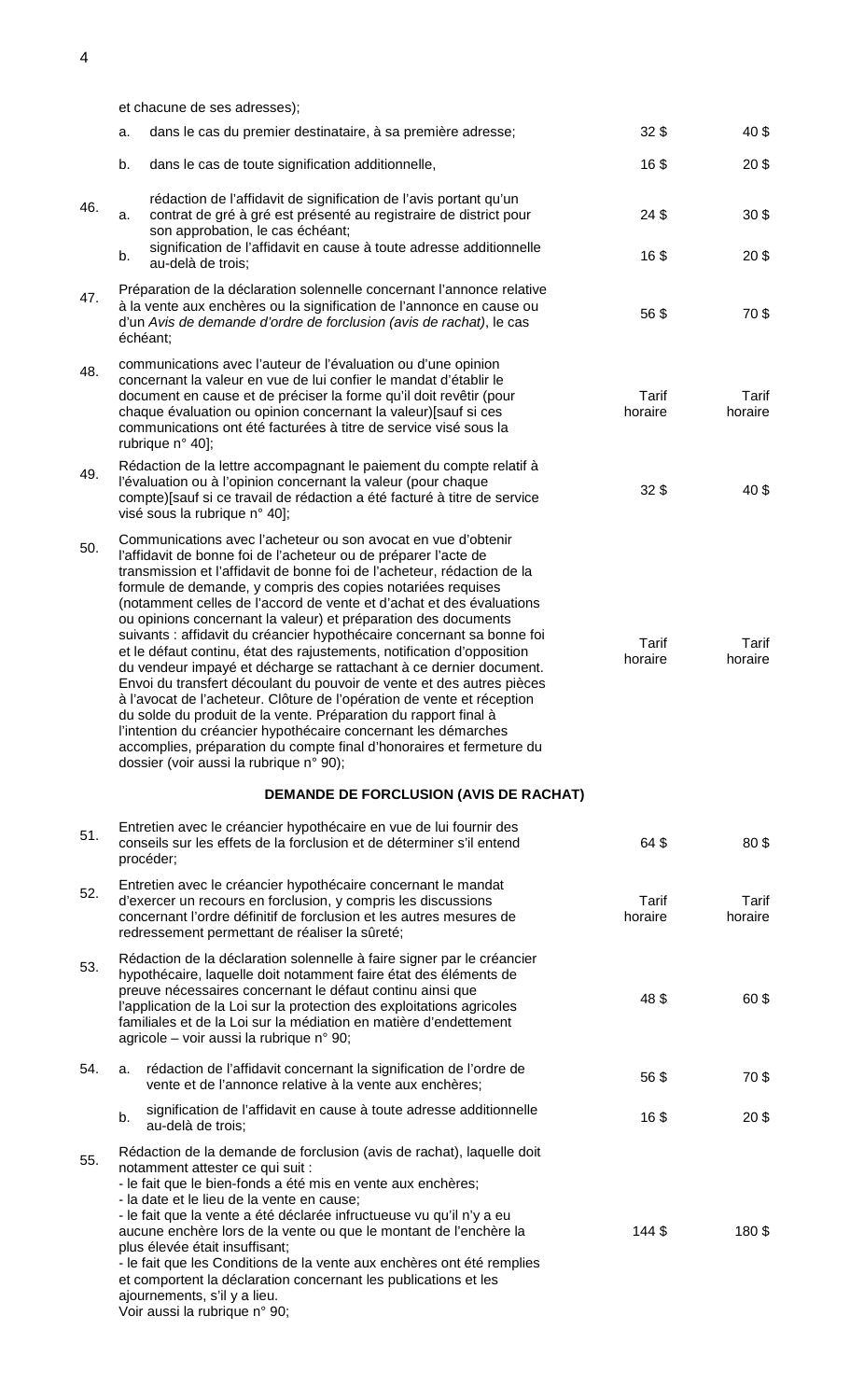| 56. | a.              | soit la rédaction d'une lettre à l'intention du créancier<br>hypothécaire pour lui transmettre la demande et lui demander de<br>signer l'attestation pertinente;           | 32 <sub>5</sub> | 40\$            |
|-----|-----------------|----------------------------------------------------------------------------------------------------------------------------------------------------------------------------|-----------------|-----------------|
|     | b.              | soit une visite auprès du créancier hypothécaire en vue de lui<br>faire signer l'attestation pertinente;                                                                   | 64\$            | 80\$            |
| 57. |                 | Dépôt de la Demande de forclusion (avis de rachat) et des autres<br>pièces auprès du Bureau des titres fonciers;                                                           | 16\$            | 20 <sup>6</sup> |
| 58. |                 | Réception et examen de l'Avis de demande d'ordre de forclusion<br>(avis de rachat);                                                                                        | 64\$            | 80\$            |
| 59. | a.              | dispositions nécessaires aux fins de la première signification de<br>l'Avis de demande d'ordre de forclusion (avis de rachat);                                             | $32$ \$         | 40\$            |
|     | b.              | dispositions nécessaires aux fins de chaque autre signification;                                                                                                           | 16\$            | 20 <sup>6</sup> |
| 60. | a.              | soit l'étude de chaque affidavit de signification de l'Avis de<br>demande d'ordre de forclusion (avis de rachat);                                                          | 16\$            | 20 <sup>6</sup> |
|     | b.              | soit la préparation de chaque affidavit de signification de l'Avis<br>de demande d'ordre de forclusion (avis de rachat);                                                   | 24 <sup>5</sup> | 30 <sup>6</sup> |
| 61. |                 | Rédaction de lettre accompagnant le paiement du compte relatif à la<br>signification de l'Avis de demande d'ordre de forclusion (avis de<br>rachat)[pour chaque compte];   | $32$ \$         | 40\$            |
| 62. |                 | Préparation du rapport à l'intention du créancier hypothécaire et<br>inscription des dates pertinentes à l'agenda;                                                         | 64\$            | 80\$            |
|     |                 | <b>DEMANDE D'ORDRE DE FORCLUSION</b>                                                                                                                                       |                 |                 |
| 63. |                 | Rédaction de la demande d'ordre de forclusion et de la déclaration<br>solennelle du créancier hypothécaire concernant le défaut continu -<br>voir aussi la rubrique n° 90; | 48\$            | 60\$            |
| 64. | а.              | soit la rédaction d'une lettre à l'intention du créancier<br>hypothécaire pour lui transmettre la demande et lui demander                                                  | $32$ \$         | 40\$            |
|     | b.              | de signer l'attestation pertinente;<br>soit une visite auprès du créancier hypothécaire en vue de lui<br>faire signer l'attestation pertinente;                            | 64\$            | 80\$            |
| 65. |                 | Dépôt de la demande d'ordre de forclusion auprès du Bureau des<br>titres fonciers;                                                                                         | 16\$            | 20 <sup>6</sup> |
| 66. |                 | Réception et examen de l'ordre de forclusion;                                                                                                                              | 64\$            | 80\$            |
|     |                 | DEMANDE D'ENREGISTREMENT DE L'ORDRE DE FORCLUSION                                                                                                                          |                 |                 |
| 67. |                 | Communications avec le créancier hypothécaire en vue d'obtenir le<br>mandat d'enregistrer l'ordre de forclusion;                                                           | 144\$           | 180\$           |
| 68. | $n^{\circ}$ 90; | Rédaction de l'acte de transmission, lequel doit comporter une<br>attestation relativement au défaut continu - voir aussi la rubrique                                      | 88\$            | 110\$           |
| 69. | a.              | soit la rédaction d'une lettre à l'intention du créancier<br>hypothécaire pour lui fournir l'acte de transmission et lui<br>demander de signer l'attestation pertinente;   | $32$ \$         | 40\$            |
|     | b.              | soit une visite auprès du créancier hypothécaire en vue de lui<br>faire signer l'attestation pertinente;                                                                   | 64\$            | 80\$            |
| 70. |                 | Dépôt de l'acte de transmission et de l'ordre de forclusion auprès du<br>Bureau des titres fonciers;                                                                       | 16\$            | 20 <sup>6</sup> |
| 71. |                 | Commande et examen d'une recherche de titre en vue d'assurer que<br>le créancier hypothécaire est bien devenu propriétaire du bien-fonds;                                  | $32$ \$         | 40\$            |
| 72. |                 | Préparation du rapport final à l'intention du créancier hypothécaire au<br>sujet des démarches accomplies et du compte final d'honoraires;                                 | 192\$           | 240 \$          |
|     |                 | <b>SIGNIFICATION INDIRECTE</b>                                                                                                                                             |                 |                 |

| 70 | Etude du dossier concernant les tentatives infructueuses de  | Tarif   | Tarif   |
|----|--------------------------------------------------------------|---------|---------|
|    | signification, y compris les directives données à l'huissier | horaire | horaire |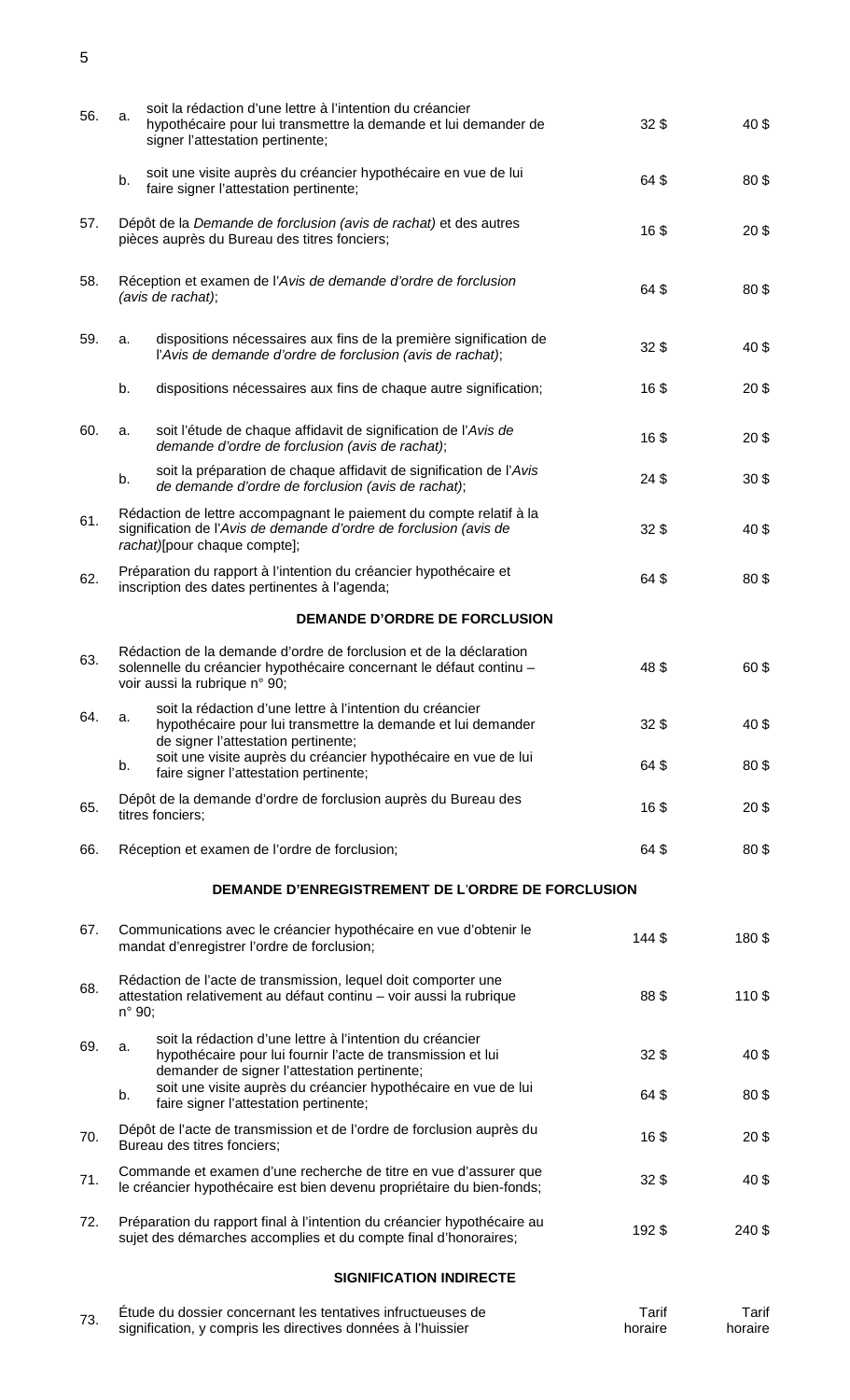|     | relativement aux essais additionnels, et préparation et étude<br>d'affidavits concernant les tentatives de signification;                                                                                                                                                                                                                               |                                 |                                                |
|-----|---------------------------------------------------------------------------------------------------------------------------------------------------------------------------------------------------------------------------------------------------------------------------------------------------------------------------------------------------------|---------------------------------|------------------------------------------------|
| 74. | Rédaction de la demande de signification indirecte;                                                                                                                                                                                                                                                                                                     | 48\$                            | 60\$                                           |
| 75. | Dépôt de la demande de signification indirecte et des documents à<br>l'appui, auprès du Bureau des titres fonciers;                                                                                                                                                                                                                                     | 16\$                            | 20 <sup>6</sup>                                |
| 76. | Réception et examen de l'ordre de signification indirecte;                                                                                                                                                                                                                                                                                              | 64\$                            | 80\$                                           |
| 77. | Envoi des documents suivants par courrier recommandé à chaque<br>personnes devant recevoir un avis : ordre de signification indirecte et<br>avis en cause (pour chaque destinataire);                                                                                                                                                                   | 64\$                            | 80\$                                           |
| 78. | Fourniture de directives concernant la signification des documents en<br>conformité avec l'ordre (pour chaque personne à qui ces documents<br>doivent être signifiés);                                                                                                                                                                                  | 32 <sub>5</sub>                 | 40\$                                           |
| 79. | Dispositions en vue de faire publier l'ordre de signification indirecte<br>(pour chaque périodique) :                                                                                                                                                                                                                                                   |                                 |                                                |
|     | périodique non local<br>a.                                                                                                                                                                                                                                                                                                                              | 96\$                            | 120\$                                          |
|     | b.<br>périodique local                                                                                                                                                                                                                                                                                                                                  | 56\$                            | 70\$                                           |
| 80. | Examen de l'annonce parue et paiement du compte s'y rapportant<br>(pour chaque périodique);                                                                                                                                                                                                                                                             | 112\$                           | 140\$                                          |
| 81. | Fourniture de directives concernant la signification des documents en<br>conformité avec l'ordre (pour chaque personne à qui ces documents<br>doivent être signifiés);                                                                                                                                                                                  | 32 <sub>0</sub>                 | 40\$                                           |
| 82. | Rédaction de la lettre accompagnant le paiement du compte relatif à<br>la signification (pour chaque compte).                                                                                                                                                                                                                                           | 32 <sub>0</sub>                 | 40\$                                           |
| 83. | Rédaction et souscription de l'affidavit relatif au respect des<br>modalités indiquées dans l'ordre de signification indirecte;                                                                                                                                                                                                                         | 64\$                            | 80\$                                           |
|     | <b>RÈGLEMENT</b>                                                                                                                                                                                                                                                                                                                                        |                                 |                                                |
| 84. | Conversations téléphoniques, entretiens en personne et rédaction de<br>lettres, à la demande du débiteur hypothécaire ou de son avocat ou<br>autre mandataire ou encore d'un autre intéressé concernant le<br>règlement;                                                                                                                                | Tarif<br>horaire*               | Tarif<br>horaire                               |
| 85. | Rédaction et dépôt de la décharge de l'Avis de vente (voir aussi la<br>rubrique n° 90);                                                                                                                                                                                                                                                                 | 64\$                            | 80\$                                           |
| 86. | Rédaction d'une lettre à l'intention du débiteur hypothécaire pour<br>confirmer que l'Avis de vente a fait l'objet d'une décharge;                                                                                                                                                                                                                      | 32 <sub>5</sub>                 | 40\$                                           |
| 87. | Préparation du rapport final à l'intention du créancier hypothécaire au<br>sujet des démarches accomplies et du compte final d'honoraires;                                                                                                                                                                                                              | 192\$                           | 240 \$                                         |
|     | <b>DIVERS</b>                                                                                                                                                                                                                                                                                                                                           |                                 |                                                |
| 88. | Préparation du mémoire de frais À LA DEMANDE DU débiteur<br>hypothécaire ou d'un autre intéressé ou aux fins d'une audience<br>en matière de taxation des frais :                                                                                                                                                                                       |                                 |                                                |
|     | Pour le premier mémoire de frais :<br>en toute temps avant la demande d'ordre de vente;<br>a)<br>avant la date de la vente aux enchères;<br>b)<br>en tout temps après la vente aux enchères;<br>c)<br>Pour chaque mémoire additionnel :                                                                                                                 | 144\$<br>168\$<br>192\$<br>64\$ | 180\$<br>$210$ \$<br>240 \$<br>80 <sup>3</sup> |
| 89. | Pour les services nécessaires rendus en vue de faire progresser<br>l'instance et qui ne sont pas détaillés dans le cadre du présent<br>tarif, y compris les services suivants :                                                                                                                                                                         | Tarif<br>horaire                | Tarif<br>horaire                               |
|     | Conversations téléphoniques,<br>entretiens en personne ou rédaction de lettres;                                                                                                                                                                                                                                                                         |                                 |                                                |
|     | Services rendus relativement à l'exercice du pouvoir de vente du<br>créancier hypothécaire et au recours en forclusion, y compris toute<br>procédure se rapportant à la Loi sur la protection des exploitations<br>agricoles familiales, à la Loi sur la médiation en matière<br>d'endettement agricole et à la Loi sur la faillite et l'insolvabilité. |                                 |                                                |

Remarque : Le paiement d'honoraires relatifs aux services visés sous la

6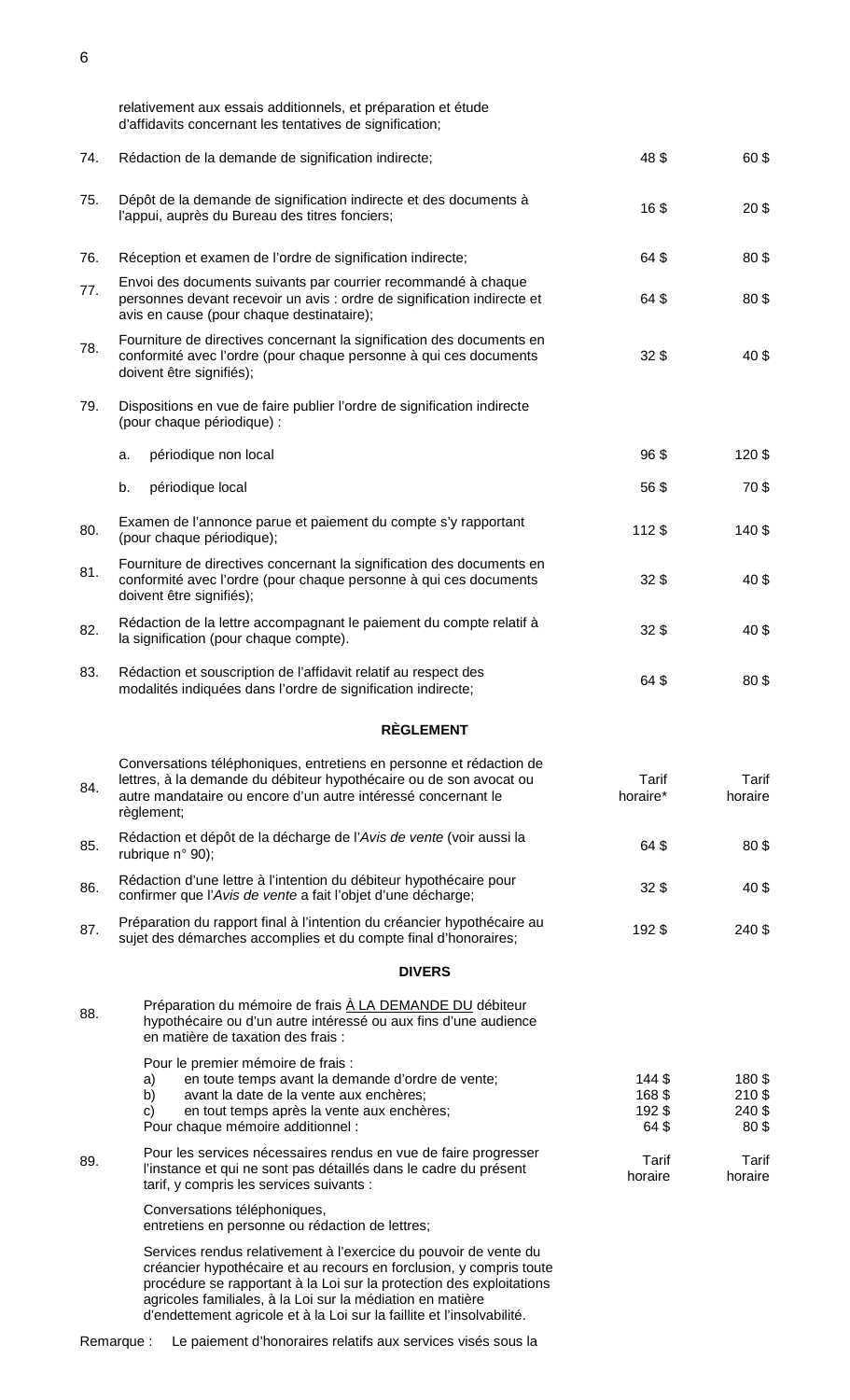présente rubrique n'est pas admissible lorsque ceux-ci peuvent être rémunérés au moyen de fonds provenant d'une autre source (paragraphe 9(9) de la Loi sur la protection des exploitations agricoles familiales ou autre compensation ou dépens ordonnés par un tribunal)

### **RÉCEPTION DE DÉPOSITIONS**

| 90. | Rencontre avec le créancier hypothécaire ou une autre personne aux<br>fins de la signature de documents ou de la souscription d'affidavits ou<br>de déclarations solennelles (pour chaque document, affidavit ou<br>déclaration solennelle); | 64 S | 80\$ |
|-----|----------------------------------------------------------------------------------------------------------------------------------------------------------------------------------------------------------------------------------------------|------|------|
|     |                                                                                                                                                                                                                                              |      |      |

#### **COMPARUTION**

|  | Comparution à l'audience en matière de taxation des frais; | Tarif   | $\tau$ arif |
|--|------------------------------------------------------------|---------|-------------|
|  |                                                            | horaire | horaire     |

#### **Tarif horaire**

Le tarif horaire applicable aux services rémunérés selon cette méthode ne peut dépasser 265 \$ dans le cas de la première colonne, et 325 \$, dans le cas de la deuxième colonne, et les références faites à ces nombres dans la première colonne et la deuxième colonne sont des tarifs horaires maximums.

\*En ce qui concerne la rubrique n° 84, Discussions de règlement, le tarif horaire dans la première colonne est 325 \$.

Sous réserve de ces plafonds, l'avocat a le droit de se voir attribuer des honoraires justes et raisonnables en fonction des facteurs suivants :

a. le temps et les efforts consacrés au dossier, pourvu qu'ils aient été nécessaires;

b.

c. la difficulté et l'importance du dossier;

d.

e. la mesure dans laquelle des compétences ou des services particuliers étaient nécessaires et ont été rendus (on peut notamment tenir compte à cet égard de l'ancienneté de l'avocat au Barreau ainsi que de son expérience et de ses compétences reconnues dans ce domaine du droit);

f.

les honoraires habituellement facturés par les autres avocats de même rang dans la localité<br>g. seletivement à des dessizes et à des sizes atomeses angles user relativement à des dossiers et à des circonstances analogues;

h.

i. les résultats obtenus.

# **FRAIS À L'AUDIENCE EN MATIÈRE DE TAXATION**

- a. Dans les cas où plus de 20 % du total des frais indiqués dans le mémoire de frais sont retranchés au cours de la taxation, l'avocat n'a droit à aucun honoraire pour sa comparution à l'audience en matière de taxation des frais;
- b. Dans les cas où plus de 30 % du total des frais indiqués dans le mémoire des frais sont retranchés au cours de la taxation, les honoraires pour la comparution de l'avocat du débiteur hypothécaire ou d'un autre intéressé et les débours engagés par ceux-ci sont déduits de la somme attribuée à l'avocat du créancier hypothécaire à l'issue de la taxation. Le registraire de district jouit du pouvoir discrétionnaire de répartir les honoraires en cause, dans les cas où plus d'un avocat comparaît pour le compte d'une ou plusieurs parties;